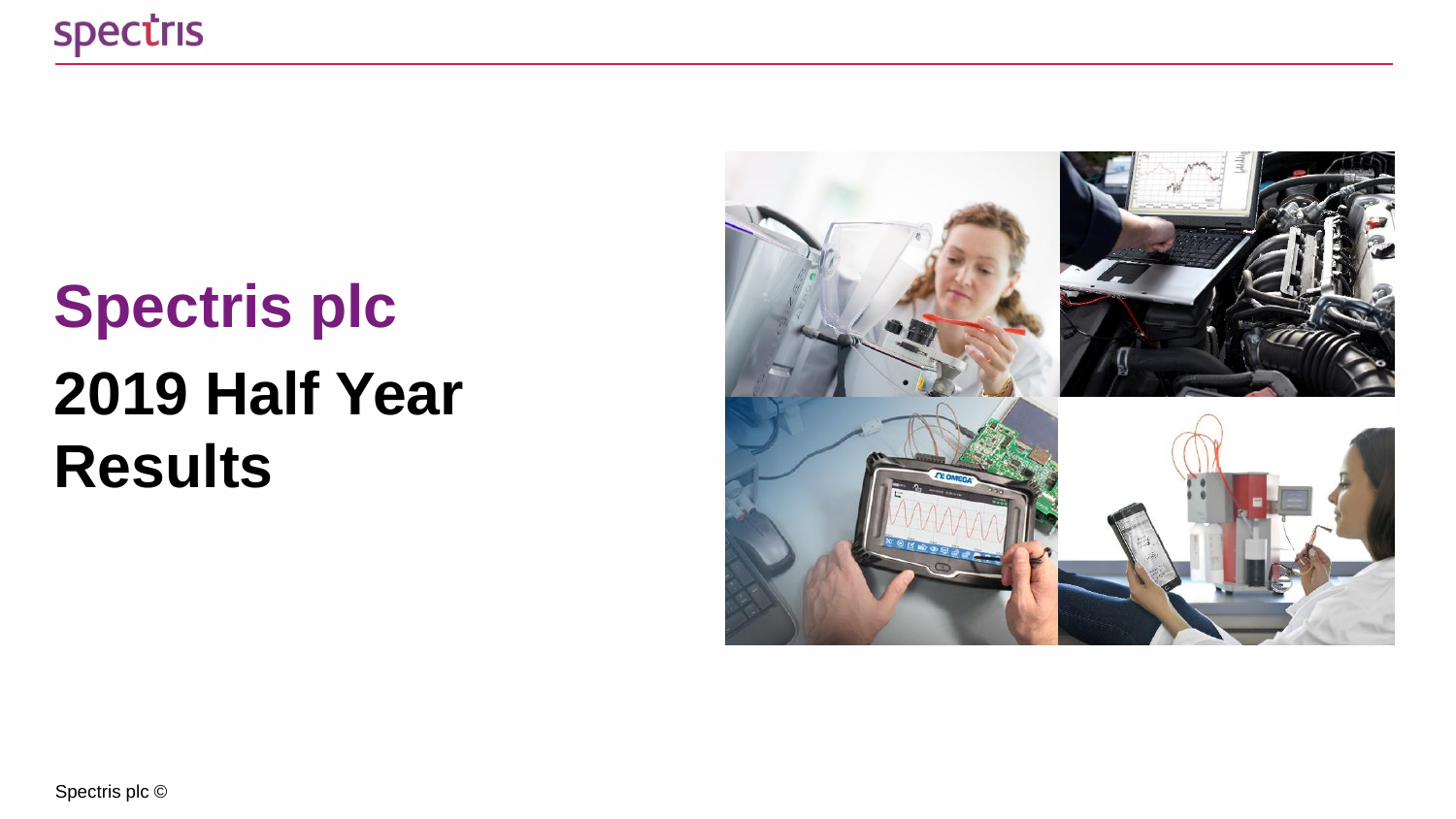

■ H1 2019 Headlines

**Exercial Performance** 

■ Operational Performance

■ Summary and Outlook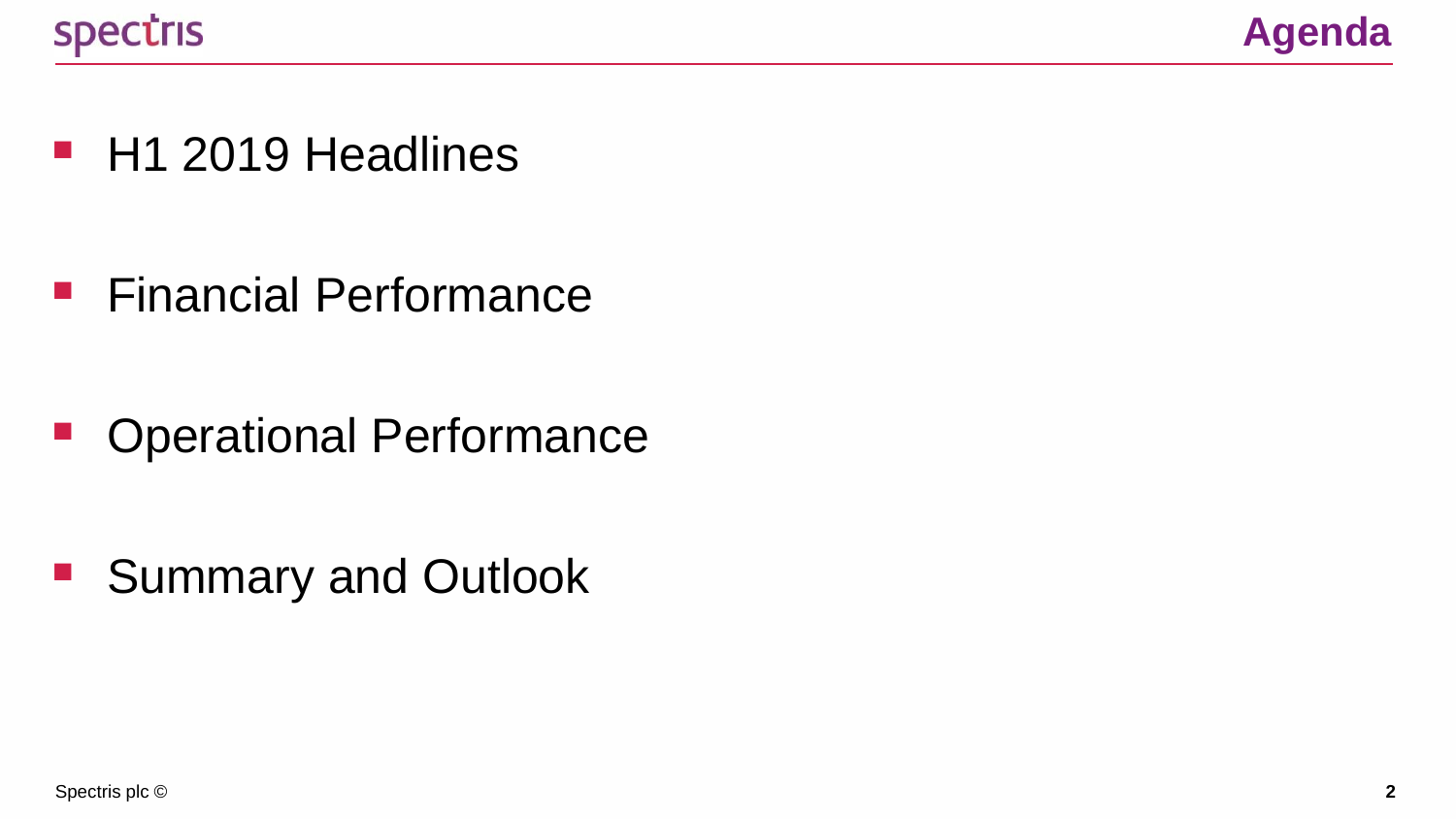

- Sales of £759.1 million, reflecting a 1% LFL sales increase
- Adjusted operating profit of £83.5 million; adjusted operating margin up 0.3pp on a LFL basis
- Strong operating cash flow conversion of 89%
- Adjusted earnings per share up 4%, dividend per share increase of 7%
- Strategic review completed and now focused on executing our strategy for profitable growth
- Benefits from profit improvement programme in 2019 now expected at the upper end of the £15-20 million range; 2019 exit run-rate of £30 million re-confirmed
- Eurther restructuring as part of strategic review, leading to a charge of £35.1 million relating to an impairment of goodwill and £45.8 million relating to other intangibles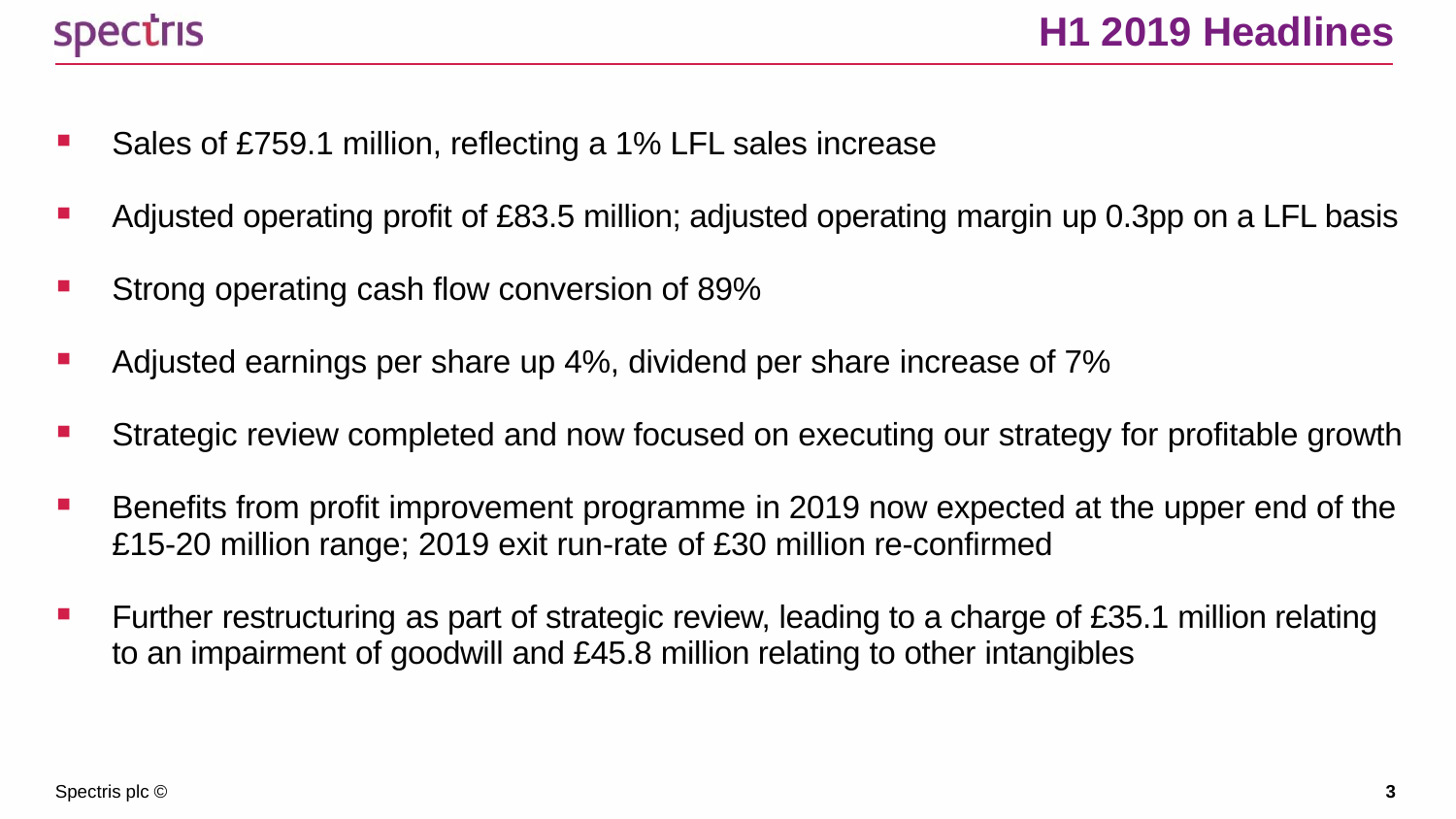

- Strategic review now complete
	- Confirmed the selection of Malvern Panalytical, HBK and Omega as platforms
	- Direction for Industrial Solutions businesses decided
	- Capital allocation approach re-defined
- Strategic review and focus on profit improvement has led us to critically appraise all assets
- This has resulted in a non-cash impairment of goodwill and other intangibles
	- Cessation of a business line in the Test and Measurement segment
	- Concept Life Sciences restructuring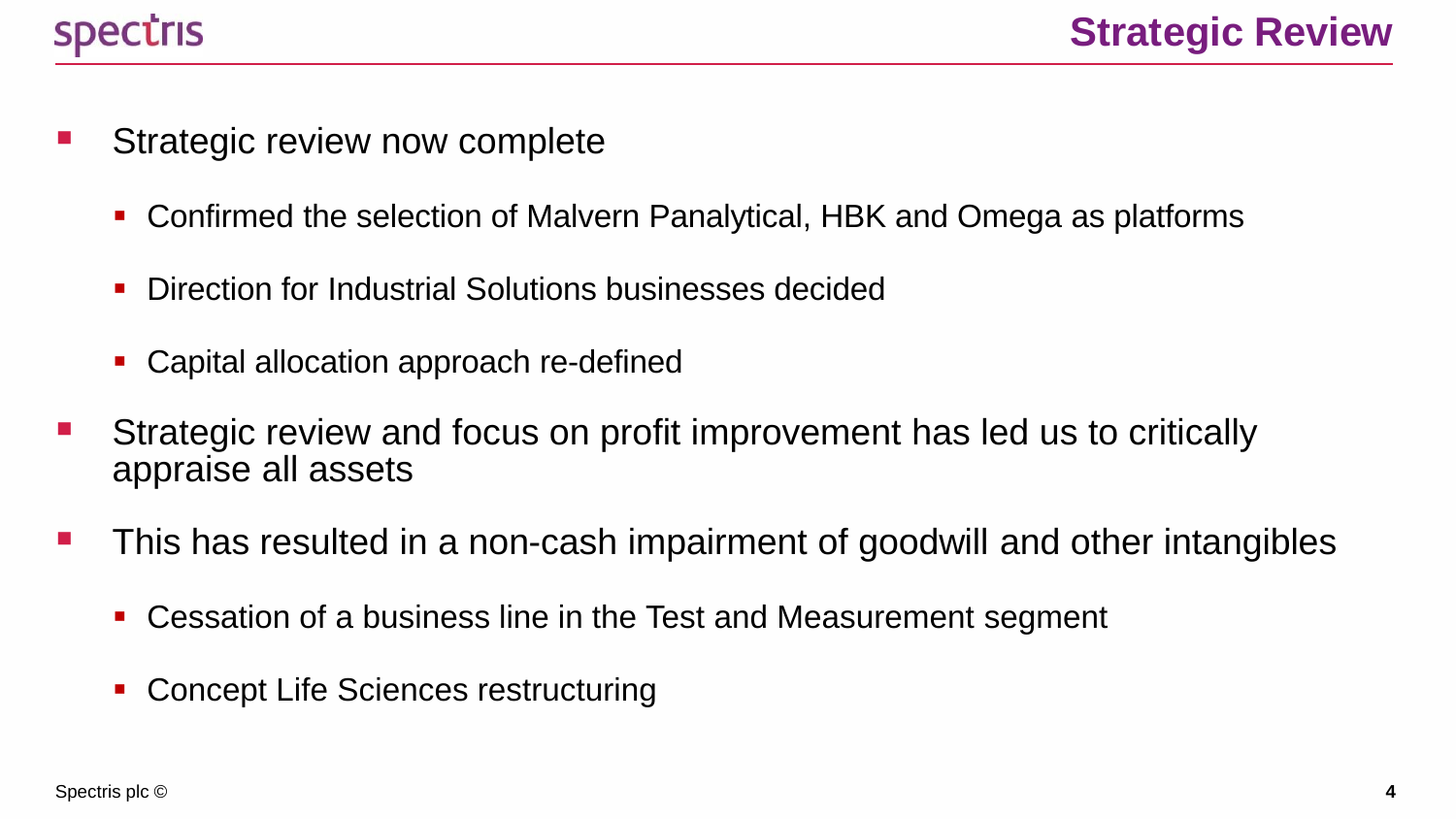# **Financial Performance**

# Derek Harding Chief Financial Officer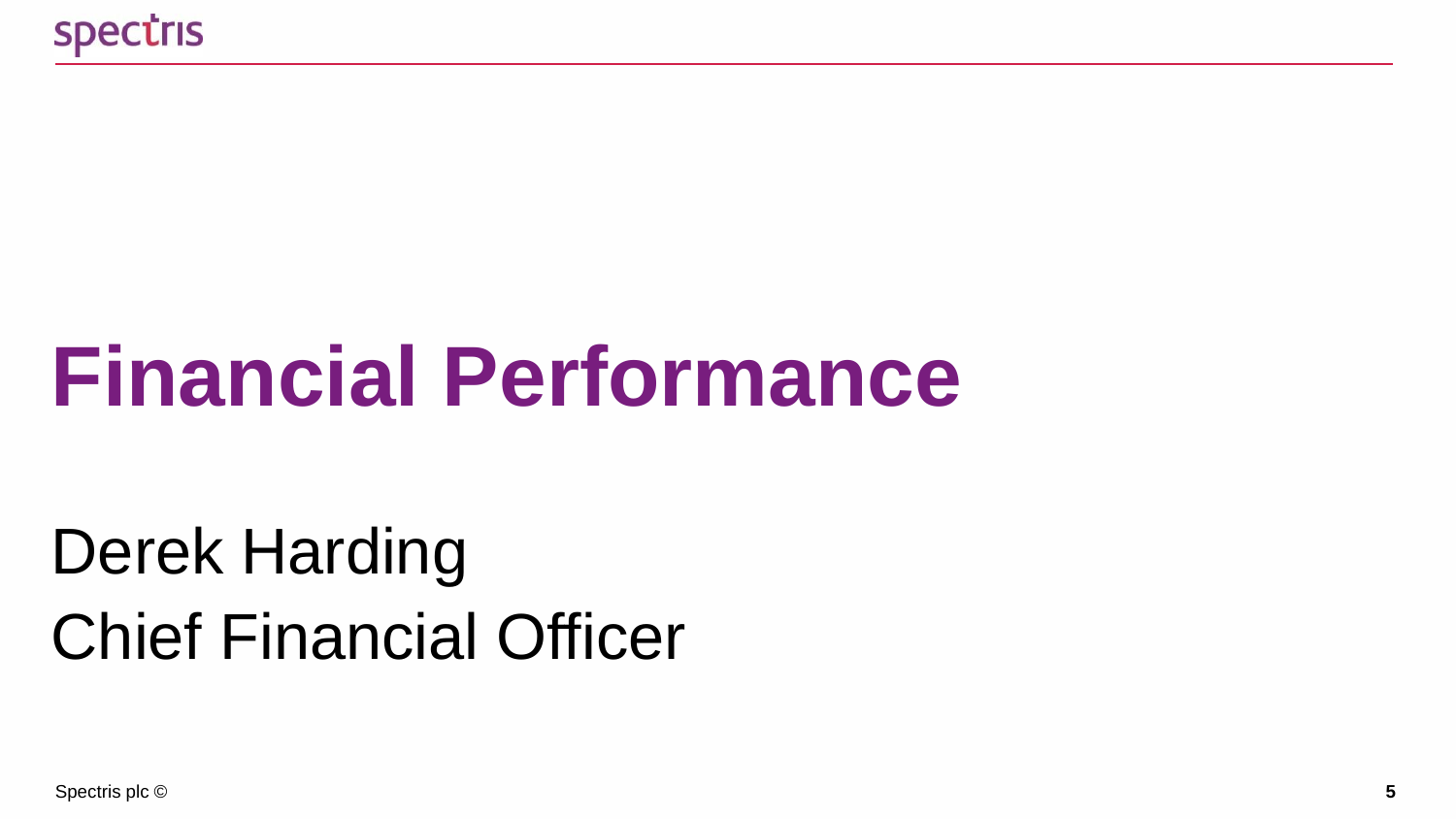

#### **Summary of Financial Performance**

|                                                        | H1 2019 | H1 2018 | Change            | Like-for-like<br>change (2) |
|--------------------------------------------------------|---------|---------|-------------------|-----------------------------|
| Sales (£m)                                             | 759.1   | 728.0   | 4%                | 1%                          |
| Adjusted operating profit $(Em)$ $(1)$                 | 83.5    | 77.2    | 8%                | 4%                          |
| Adjusted operating margin (%) (1)                      | 11.0%   | 10.6%   | 0.4 <sub>pp</sub> | 0.3 <sub>pp</sub>           |
| Adjusted profit before tax $(Em)$ $(1)$                | 77.2    | 74.1    | 4%                |                             |
| Adjusted effective tax rate $(\%)$ (1)                 | 21.5%   | 19.0%   | 2.5 <sub>pp</sub> |                             |
| Adjusted EPS (pence) (1)                               | 52.4    | 50.4    | 4%                |                             |
| DPS (pence)                                            | 21.9    | 20.5    | 7%                |                             |
| Adjusted operating cash conversion $(\%)$ (1)          | 89%     | 69%     | 20pp              |                             |
| Net debt (£m)                                          | (312.6) | (231.5) | (35%)             |                             |
| Return on gross capital employed $(\%)$ <sup>(1)</sup> | 13.4%   | 14.2%   | (0.8pp)           |                             |

Notes

(1) These adjusted performance measures represent the statutory results excluding certain items.

(2) At constant exchange rates and including acquisitions and disposals on a comparable basis ('LFL').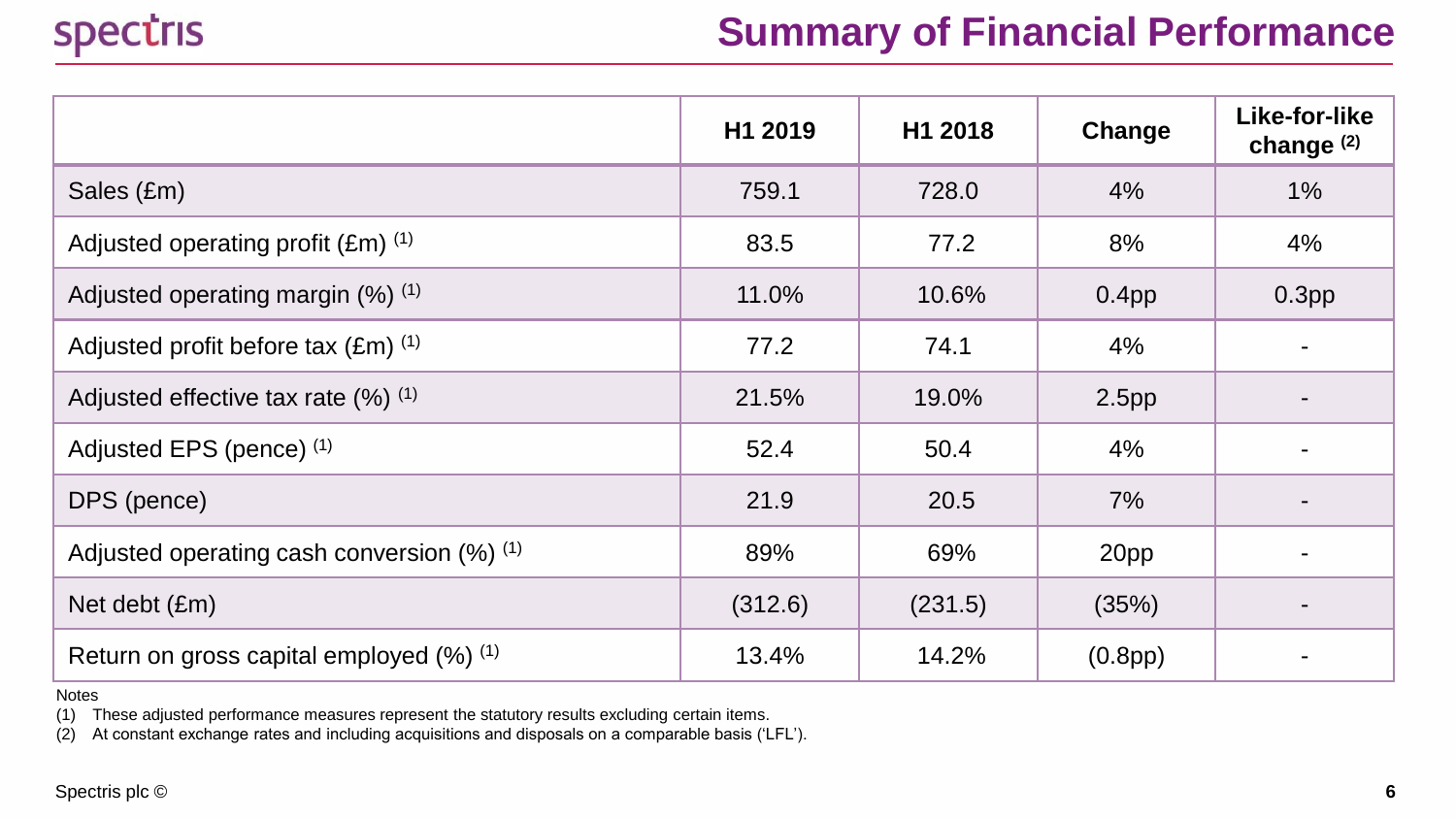#### **Sales**



Adjusted operating profit



- Disposal of £8.8m reflects 5 months of EMS B&K
- Acquisitions: VI-grade £8.7m; CLS £3.8m; Revolution Engineering £3.4m
- Currency due to weaker £ to \$
- Like-for-like growth driven by strong pricing focus

- **Pricing benefit in gross profit offset by higher** production overheads and change of mix, resulting in small decline in gross margin
- Employee costs flat as profit improvement programme offsets inflation
- Additional depreciation and transactional FX offset by capitalised R&D
- Marketing, travel and consulting spend all down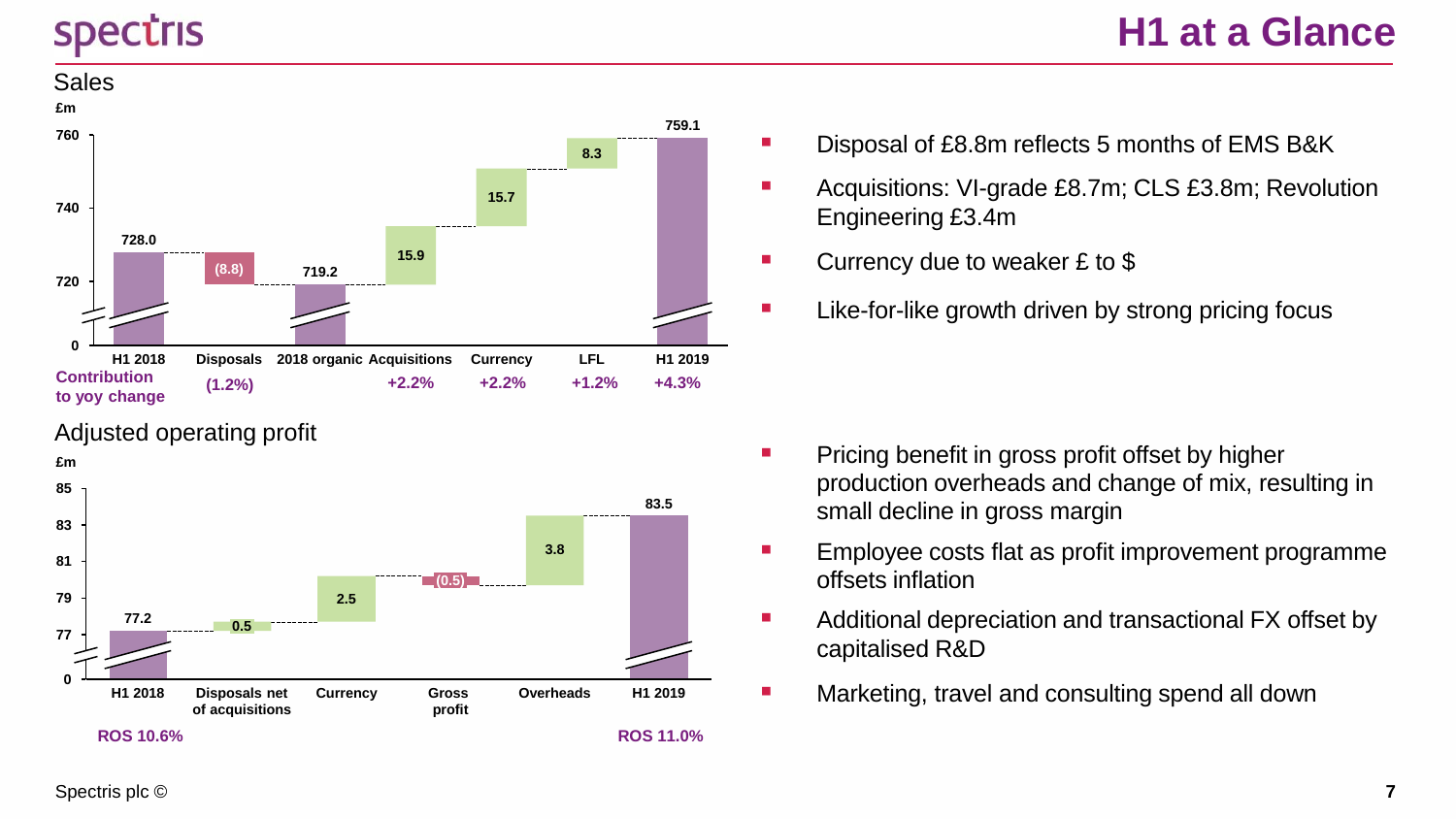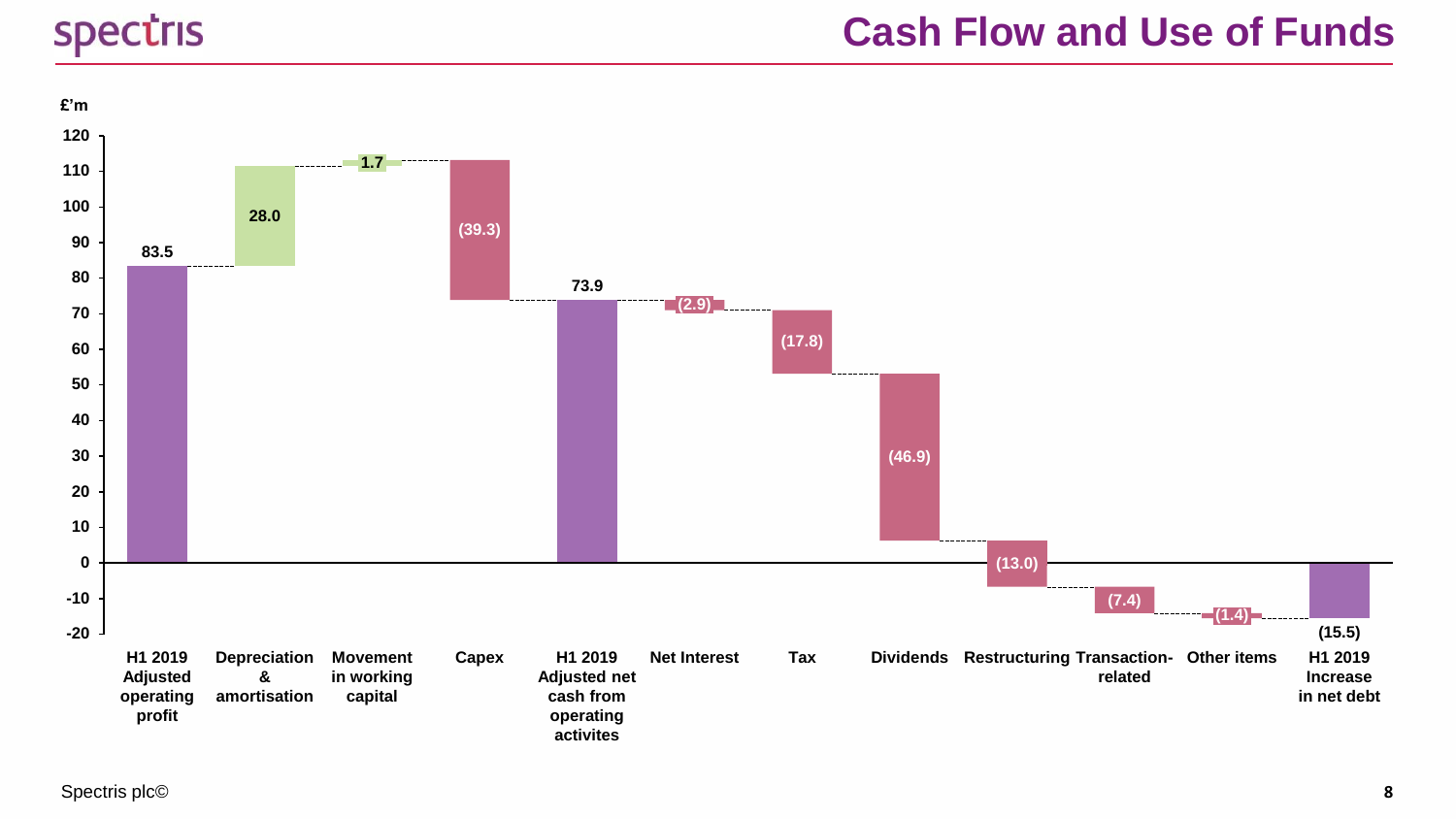

#### **Adjusted and Statutory Profit**

|                                                                                             | H1 2019        | H1 2018                  |
|---------------------------------------------------------------------------------------------|----------------|--------------------------|
| Adjusted operating profit (£m) (1)                                                          | 83.5           | 77.2                     |
| <b>Restructuring costs</b>                                                                  | (29.1)         | (6.7)                    |
| Net transaction-related costs and fair value adjustments                                    | (6.3)          | (5.8)                    |
| Depreciation of acquisition-related fair value adjustments to property, plant and equipment | (0.4)          | (0.4)                    |
| Profit on disposal of property                                                              | 5.2            |                          |
| Impairment of goodwill                                                                      | (35.1)         | $\overline{\phantom{0}}$ |
| Amortisation and impairment of acquisition-related intangible assets                        | (63.9)         | (18.8)                   |
| <b>Statutory operating (loss)/profit</b>                                                    | (46.1)         | 45.5                     |
| Share of post-tax results of joint venture                                                  | (2.8)          |                          |
| Profit on disposal of businesses                                                            | $\blacksquare$ | 57.0                     |
| <b>Financial income</b>                                                                     | 4.4            | 0.3                      |
| Finance costs                                                                               | (5.6)          | (6.2)                    |
| <b>Statutory (loss)/profit before tax</b>                                                   | (50.1)         | 96.6                     |

Notes

(1) These adjusted performance measures represent the statutory results excluding certain items.

(2) At constant exchange rates and including acquisitions and disposals on a comparable basis ('LFL').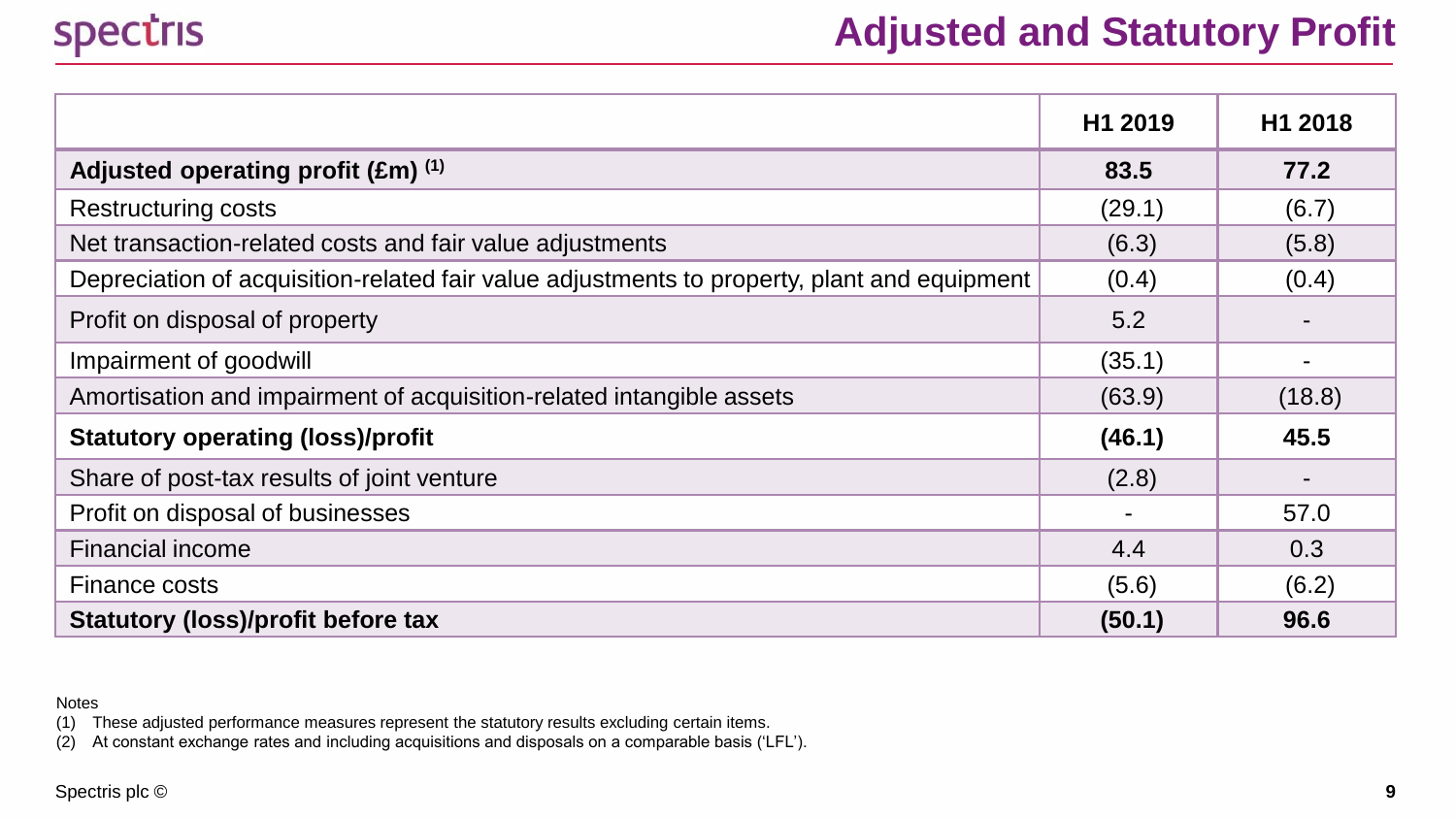| Summary (£m)                   | H1 2019 | H1 2018        | FY 2018 |
|--------------------------------|---------|----------------|---------|
| Goodwill and intangible assets | 942.6   | 1,000.6        | 1,029.6 |
| Property, plant and equipment  | 398     | 308.5          | 331.5   |
| Net investment in JV           | 43.2    | 44.4           | 43.9    |
| Assets held for sale           |         | $\blacksquare$ | 3.9     |
| Working capital:               |         |                |         |
| - Inventories                  | 240     | 212.8          | 216.4   |
| - Receivables                  | 347.1   | 311.9          | 381.5   |
| - Payables                     | (357.0) | (423.0)        | (371.5) |
| - Provisions                   | (35.9)  | (26.9)         | (31.6)  |
| Derivatives & taxation (net)   | (19.7)  | (28.2)         | (41.6)  |
| Lease liabilities              | (70.2)  |                |         |
| Retirement benefits (net)      | (41.7)  | (36.8)         | (32.1)  |
| Net capital employed           | 1,446.4 | 1,363.3        | 1,530.0 |
| Net debt                       | (312.6) | (231.5)        | (297.1) |
| Net assets                     | 1,133.8 | 1,131.8        | 1,232.9 |

- Goodwill and intangibles reduced following impairment - added back for return on gross capital employed
- PPE increased due to IFRS16 offset by new £70.2m provision for lease liabilities
- **■** Investment in JV generated as part of the disposal of EMS dependent on future value upon an ultimate exit of the joint venture
- Working capital as a percentage of sales within the range of 11 – 15%
- Net pension liabilities increased slightly since the year end, not material in the context of the group

Spectris plc © **10** The full Statement of Financial Position can be found in the Condensed Consolidated Financial Statements in the Interim Announcement.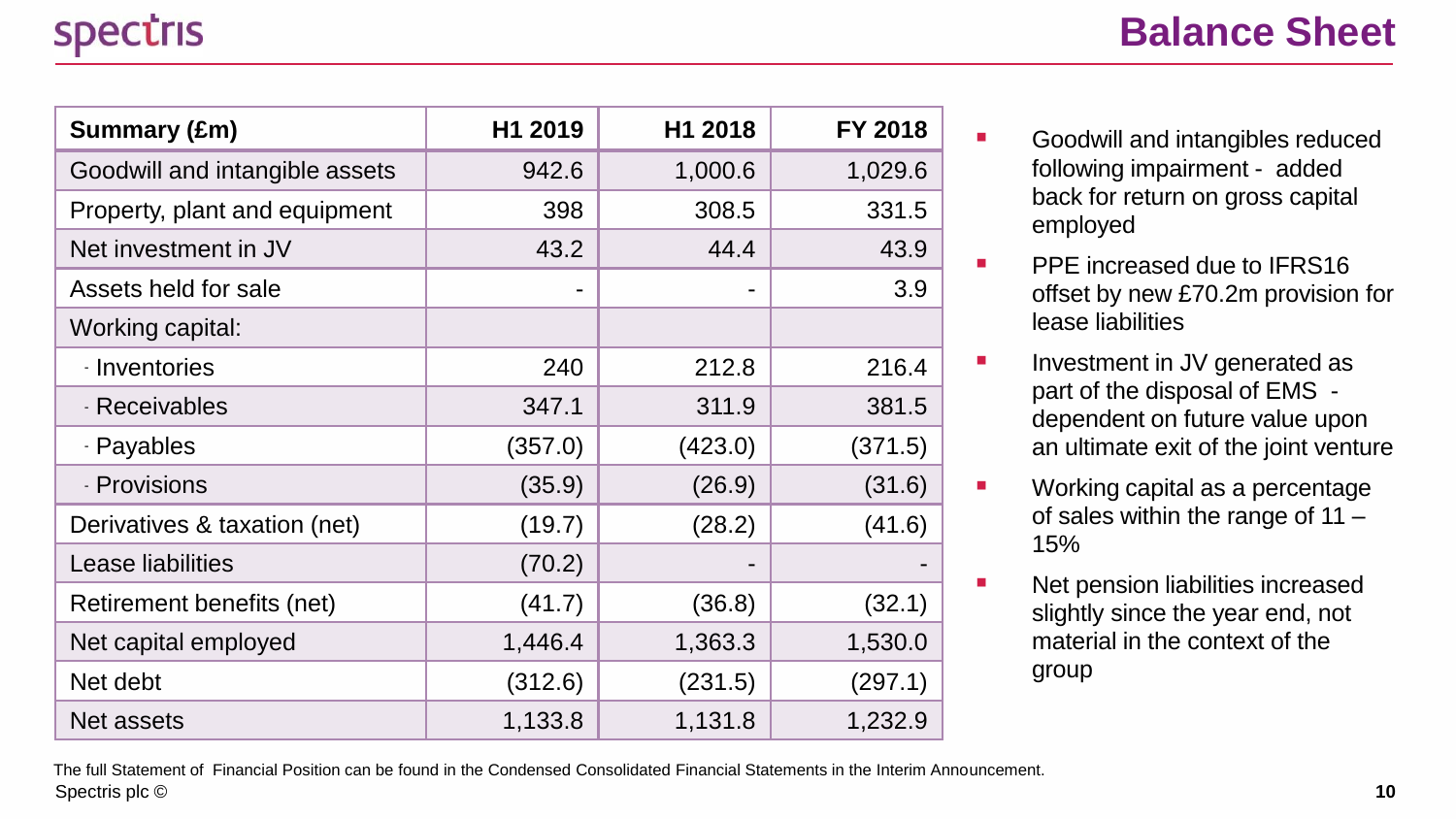#### **Return on Gross Capital Employed**



**ROGCE 14.2%**

**ROGCE 13.4%**

**Average gross capital employed**

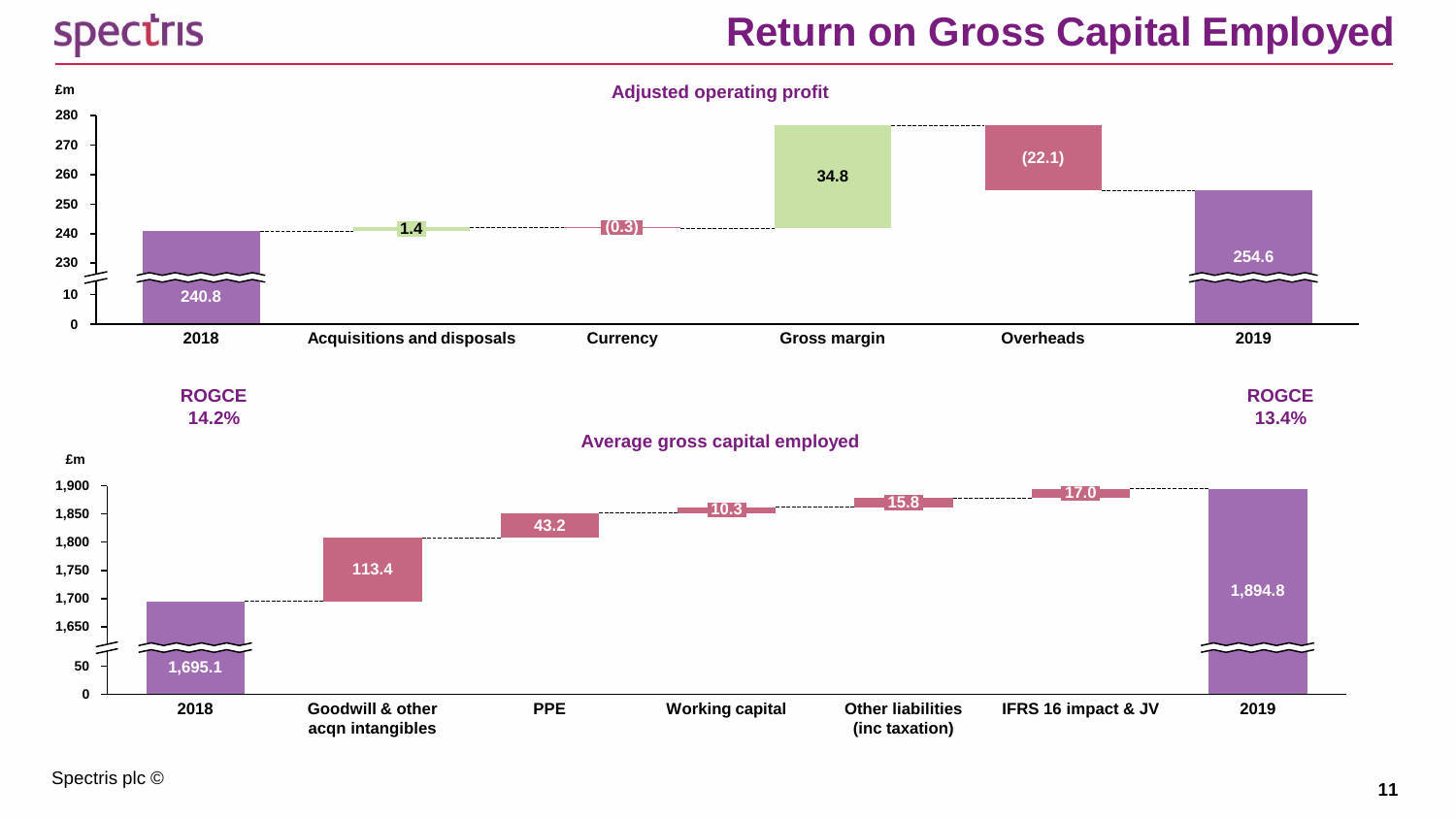#### **2019 H2 Considerations**

| <b>Headwinds</b>                                                                                                                                                                                                                                                      | <b>Tailwinds</b>                                                                                                                                                                                                              |
|-----------------------------------------------------------------------------------------------------------------------------------------------------------------------------------------------------------------------------------------------------------------------|-------------------------------------------------------------------------------------------------------------------------------------------------------------------------------------------------------------------------------|
| Uncertain political and economic environment, slowing growth in<br>Q2 compared to Q1<br>Lack of visibility into the final part of the year<br>Cost inflation continues<br>North American industrial market concerns<br>Continued uncertainty in the automotive sector | Profit improvement programme benefits in H2<br>٠<br>CLS restructuring<br>٠<br>HBK sales and marketing merger complete<br>Millbrook capex coming on-line<br>٠<br>Omega digital platform launch and supplier outsource complete |

- **•** Underlying effective tax rate  $-21.5%$
- Planned capex of c. £90 million, of which growth capex £40 million, principally Millbrook
- **•** Foreign exchange sensitivities

| Impact of 1 cent change versus GBP | 2019 FY sales<br>£m | 2019 FY adjusted operating profit<br>£m |
|------------------------------------|---------------------|-----------------------------------------|
| <b>EUR</b>                         | 3.0                 | 0.5                                     |
| <b>USD</b>                         | 4.0                 | 0.6                                     |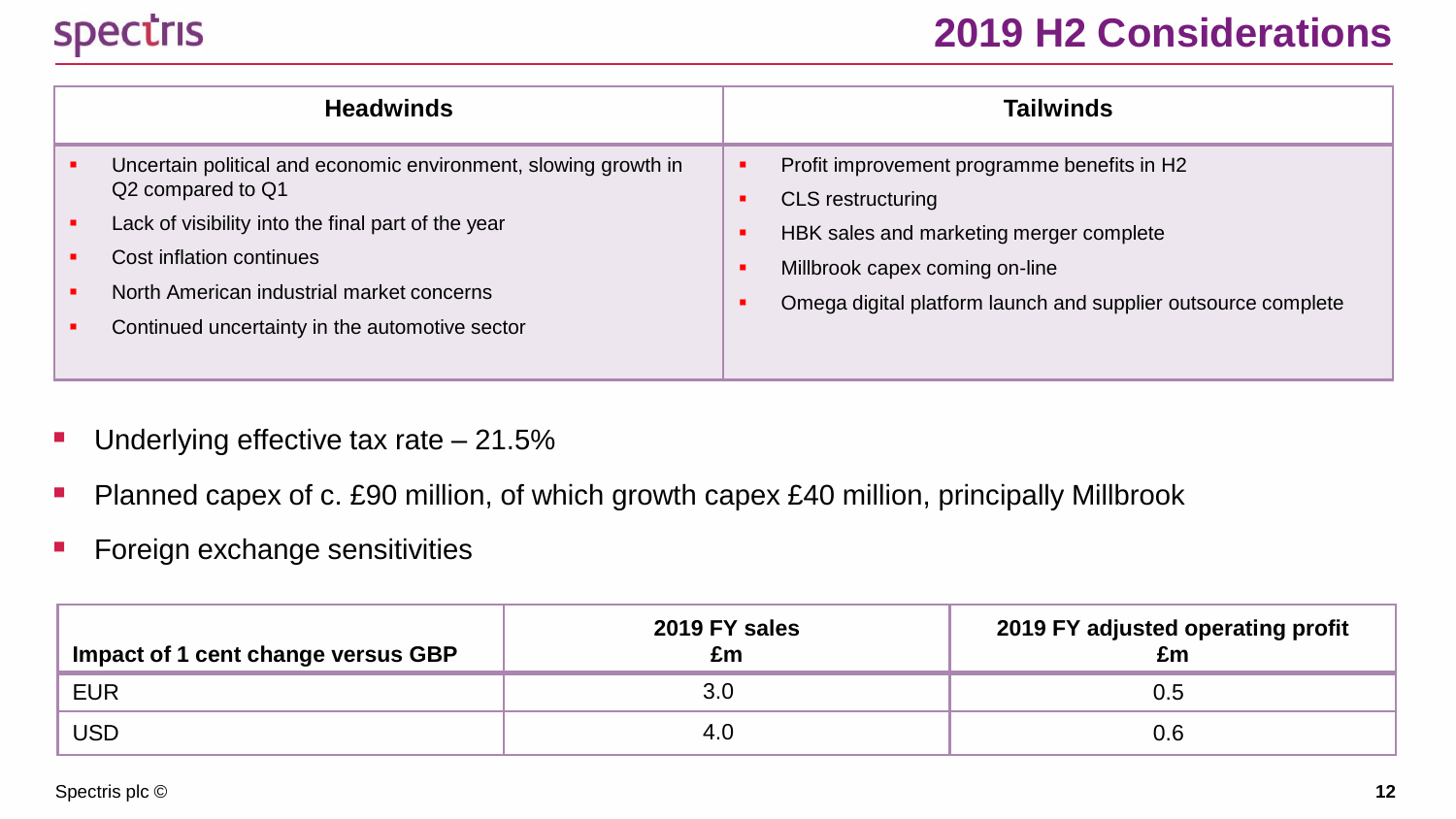# **Operational Performance**

# Andrew Heath Chief Executive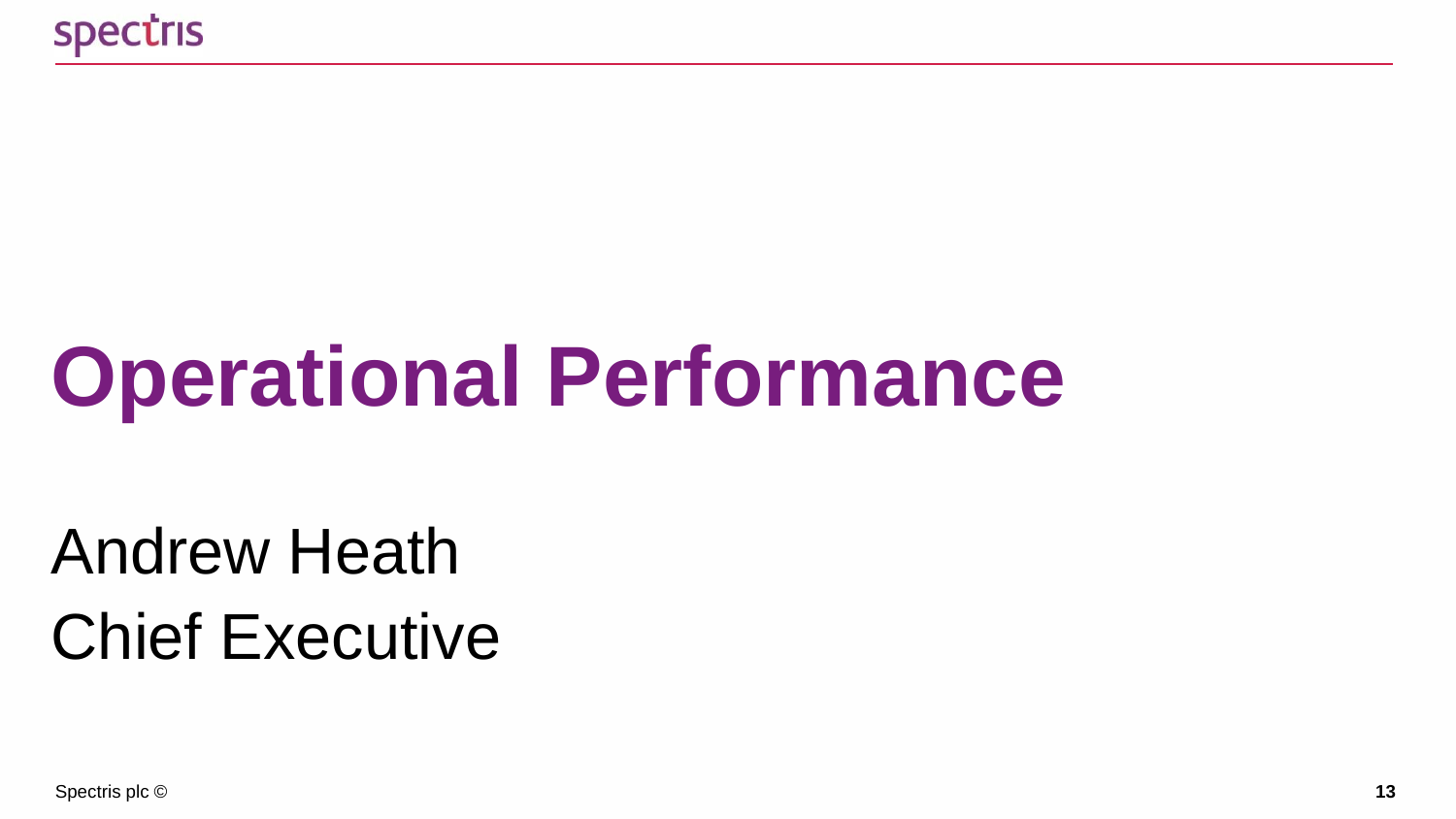| <b>Region</b>        | <b>LFL sales</b><br>change | <b>Segment</b>                 | <b>LFL sales</b><br>change |
|----------------------|----------------------------|--------------------------------|----------------------------|
| <b>North America</b> | (3%)                       | <b>Materials Analysis</b>      | 6%                         |
| Europe               | (2%)                       | Test and<br><b>Measurement</b> | (3%)                       |
| Asia                 | 7%                         | In-line<br>Instrumentation     | 7%                         |
| Rest of the world    | 14%                        | <b>Industrial Controls</b>     | (7%)                       |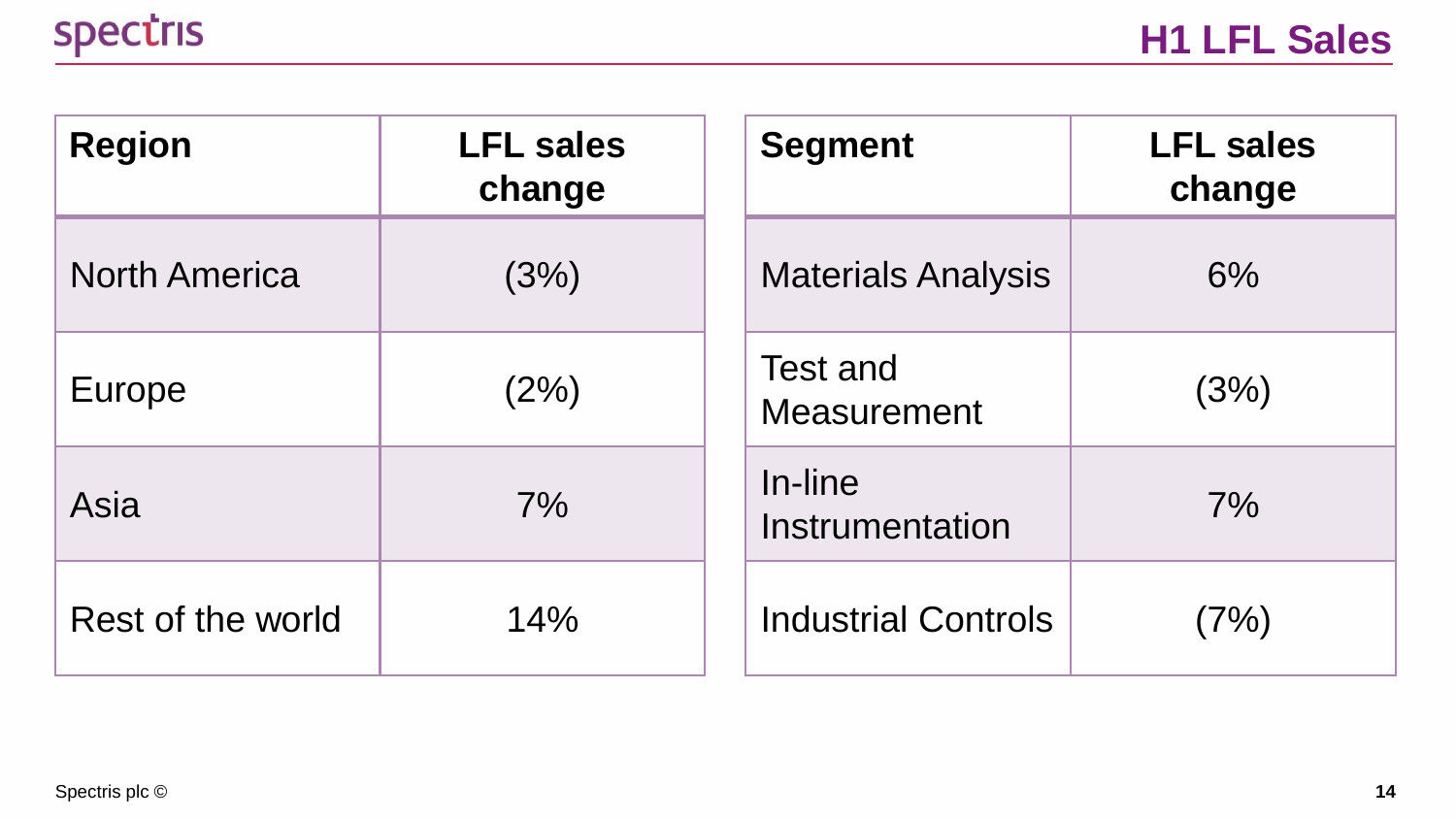- Good LFL sales growth +6%, particularly in semiconductor and academic research; adjusted operating margin of 11.7%
- Pharma sales flat, reflecting tough comparator; underlying demand robust, particularly in Asia
- New Malvern Panalytical products launched; university partnership to develop more predictive/prescriptive solutions
- PMS delivered strong performance, especially in Asia; launched new cleanroom monitoring software
- Restructuring at CLS proposed exit from analytical services division; integrated drug development business still attractive
- Sales growth and improved pricing drives margin expansion at Malvern Panalytical and PMS, CLS loss dilutive to segment



|                                                  | H <sub>1</sub><br>2018 | H1<br>2019 | Change vs. H1 2018 |         |
|--------------------------------------------------|------------------------|------------|--------------------|---------|
|                                                  | Reported               | Reported   | Reported           | LFL.    |
| Sales<br>E(m)                                    | 233.9                  | 254.6      | $+9%$              | +6%     |
| Adjusted<br>operating<br>profit<br>$(\text{Em})$ | 28.7                   | 29.7       | $+3%$              | $+3%$   |
| Adjusted<br>operating<br>margin<br>(%)           | 12.2%                  | 11.7%      | (0.5pp)            | (0.2pp) |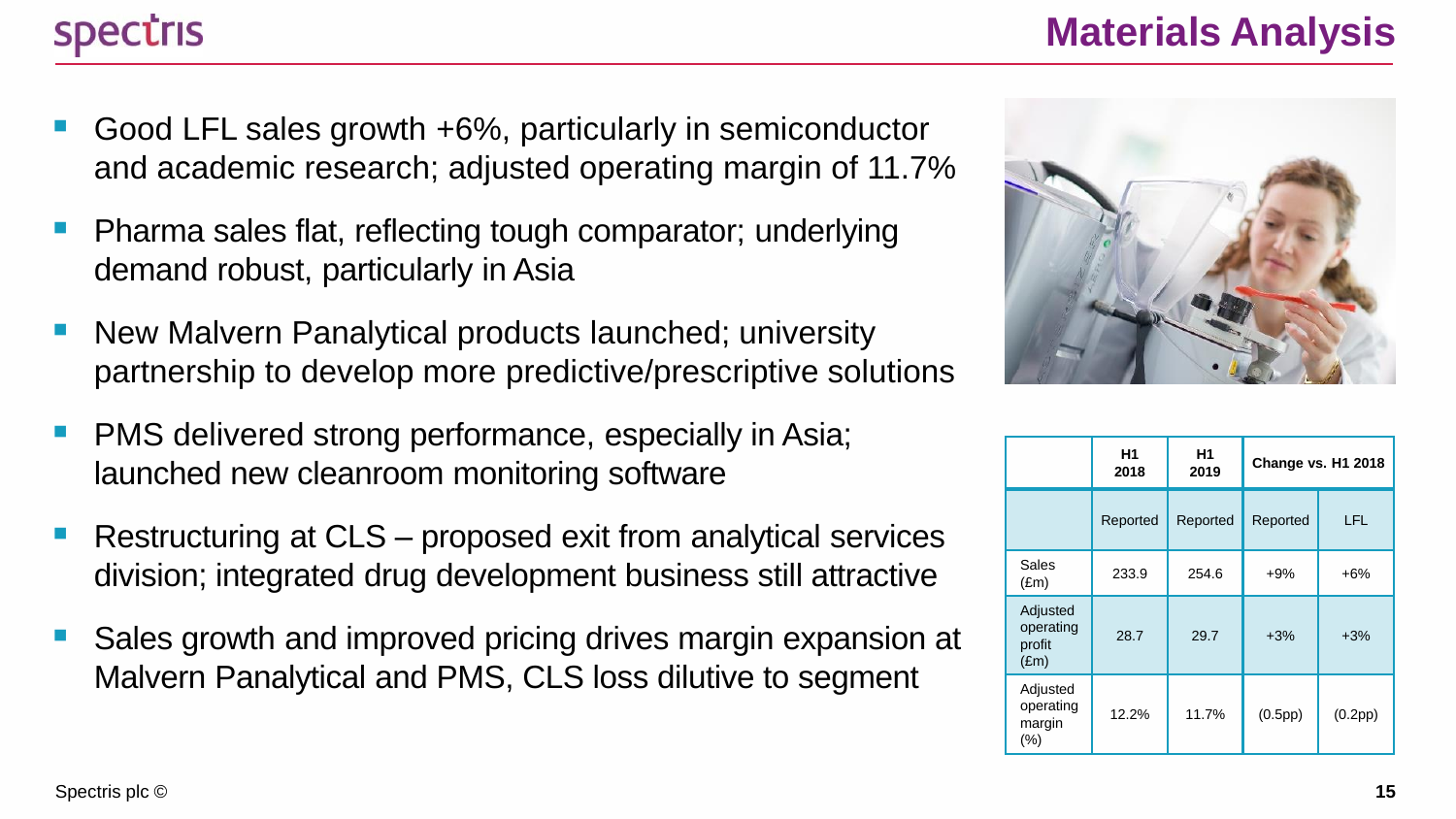#### **Spectris**

- LFL sales declined 3% tough comparator in automotive, especially Asia & Europe; adjusted operating margin of 7.4%
- Still see good opportunities in automotive R&D and well positioned here:
	- **EXECT:** HBK's new solutions for testing hybrid and electric vehicles
	- **EXEDENTIFY INTERS IN A THE MILTON CONCOCO EXPLORER** Millbrook capacity expansion including new battery test chambers, new ADAS/CAV test facility/equipment, supported by 5G network
	- Growing US position new US California test facility and VI-grade partnership for simulation centre in Detroit
- $HBK$  merger progressing  $-2019$  a transition year
	- **Extended leadership team being formed**
	- **EXECUTE:** Integrated go to market model being implemented
- Margin flat lower sales and higher depreciation offset by lower overheads and ESG move into profitability



|                                      | H1<br>2018 | H1<br>2019 | Change vs. H1 2018 |      |
|--------------------------------------|------------|------------|--------------------|------|
|                                      | Reported   | Reported   | Reported           | LFL. |
| Sales (£m)                           | 239.8      | 238.2      | (1%)               | (3%) |
| Adjusted<br>operating<br>profit (£m) | 17.2       | 17.6       | 2%                 | (3%) |
| Adjusted<br>operating<br>margin (%)  | 7.2%       | 7.4%       | 0.2 <sub>pp</sub>  |      |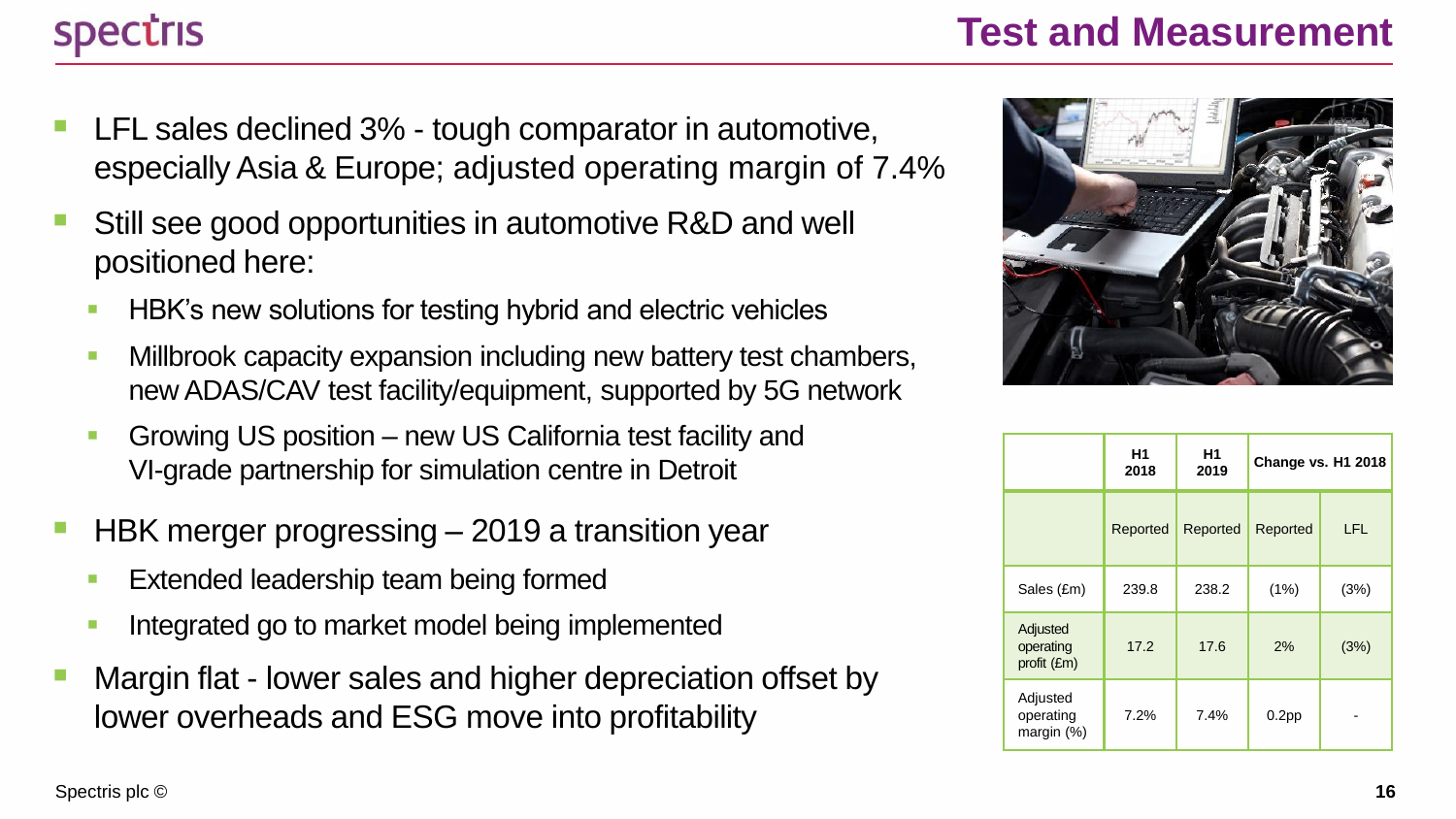#### **Spectris**

- Good LFL sales growth  $+7\%$ , though easier comparator, with growth broadly spread across most key end markets; strong growth in North America and Asia; adjusted operating margin of 11.8%
- Good sales growth in pulp/paper; led by strong tissue growth in Europe and Asia
- Growth in energy, particularly in Asia/N. America; strong growth in gas analysing business
- Higher sales and gross margin at BTG/Servomex drives margin expansion



|                                      | H1<br>2018 | H1<br>2019 |           | Change vs. H1 2018 |
|--------------------------------------|------------|------------|-----------|--------------------|
|                                      | Reported   | Reported   | Reported  | LFL.               |
| Sales (£m)                           | 141.8      | 156.1      | $+10%$    | $+7%$              |
| Adjusted<br>operating<br>profit (£m) | 11.2       | 18.4       | $+64%$    | $+56%$             |
| Adjusted<br>operating<br>margin (%)  | 7.9%       | 11.8%      | $+3.9$ pp | $+3.6$ pp          |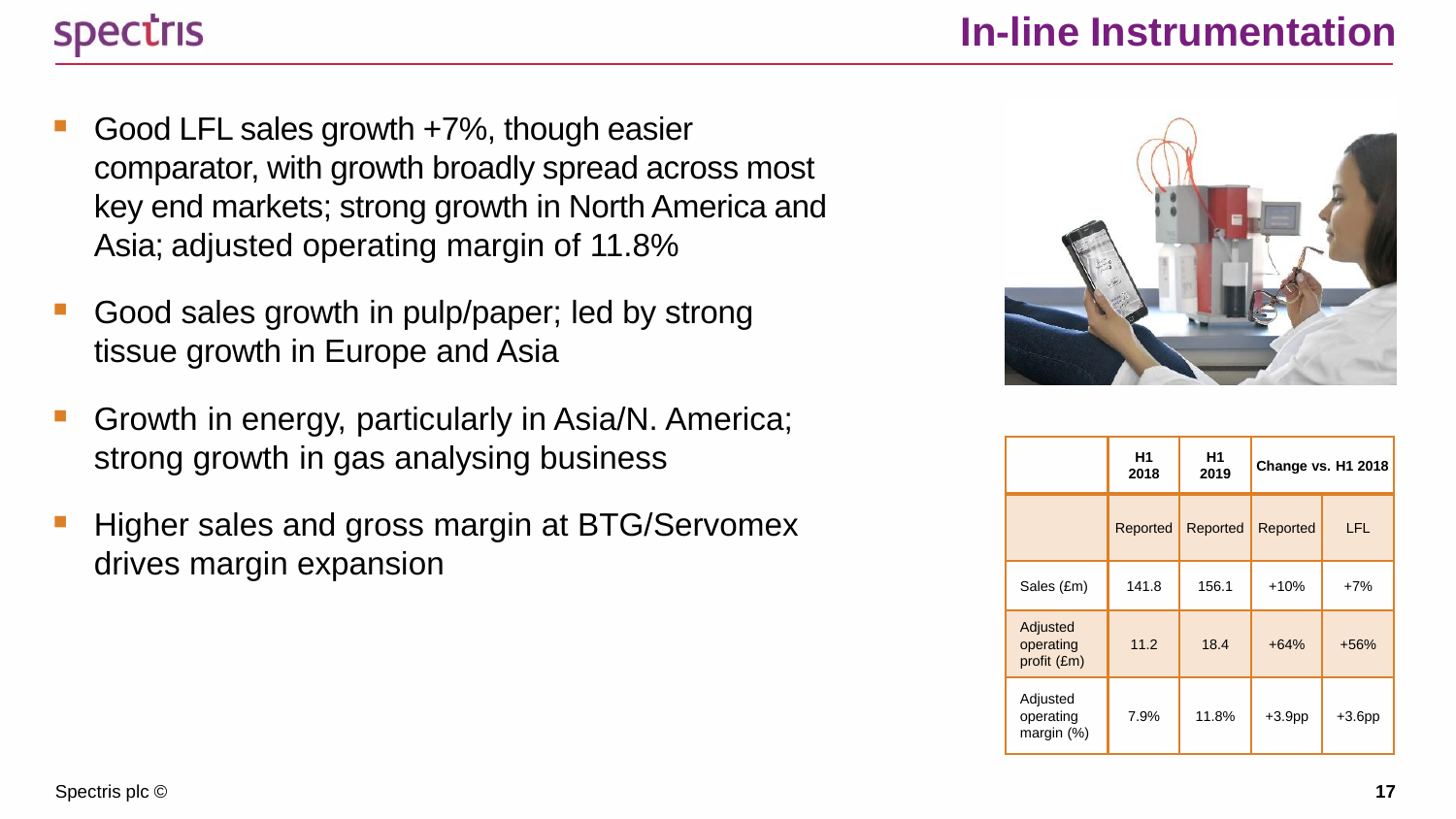#### **Spectris**

- LFL sales declined 7%; adjusted operating margin of 16.2%
- Reflecting:
	- Slowing US industrial production
	- **•** Impact of USA/China tariffs
	- **Temporary disruption to activity at Omega** supplier change and launch of digital platform
- Omega product refresh and launch of new digital platform expected to drive future sales
	- New product introduction programme on track
	- Website traffic back to pre-launch levels enhanced customer experience
- Margin decline reflects lower sales volumes

#### **Industrial Controls**



|                                      | H <sub>1</sub><br>2018 | H1<br>2019 |          | Change vs. H1 2018 |
|--------------------------------------|------------------------|------------|----------|--------------------|
|                                      | Reported               | Reported   | Reported | <b>LFL</b>         |
| Sales (£m)                           | 112.5                  | 110.2      | (2%)     | (7%)               |
| Adjusted<br>operating<br>profit (£m) | 20.1                   | 17.8       | $(11\%)$ | (16%)              |
| Adjusted<br>operating<br>margin (%)  | 17.9%                  | 16.2%      | (1.7pp)  | (1.9pp)            |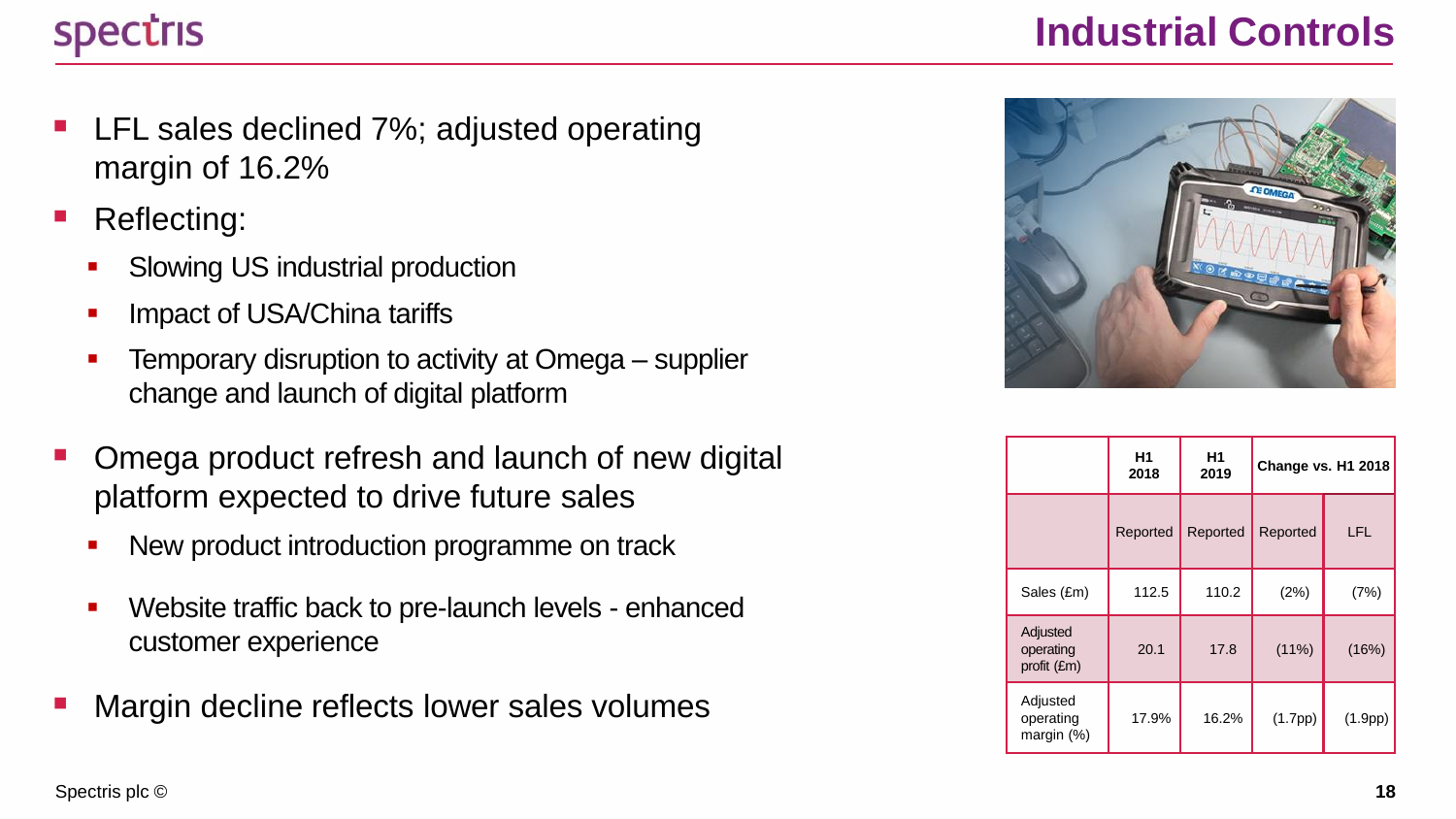

- Initiatives continue at pace across all OpCos
	- Reduced headcount through organisational restructuring
	- Closure of facilities at Malvern Panalytical, NDCT, CLS
	- Retirement of lower margin products and cessation of unprofitable business lines
- Delivered H1 savings of £8 million, costs £29 million
- Now expect benefits at upper end of £15-20 million in 2019
- Exit run rate of £30 million by end 2019 re-confirmed
- Costs to achieve increased to £45 million
	- Increase reflects the impact of other strategic decisions, the largest of these related to CLS restructuring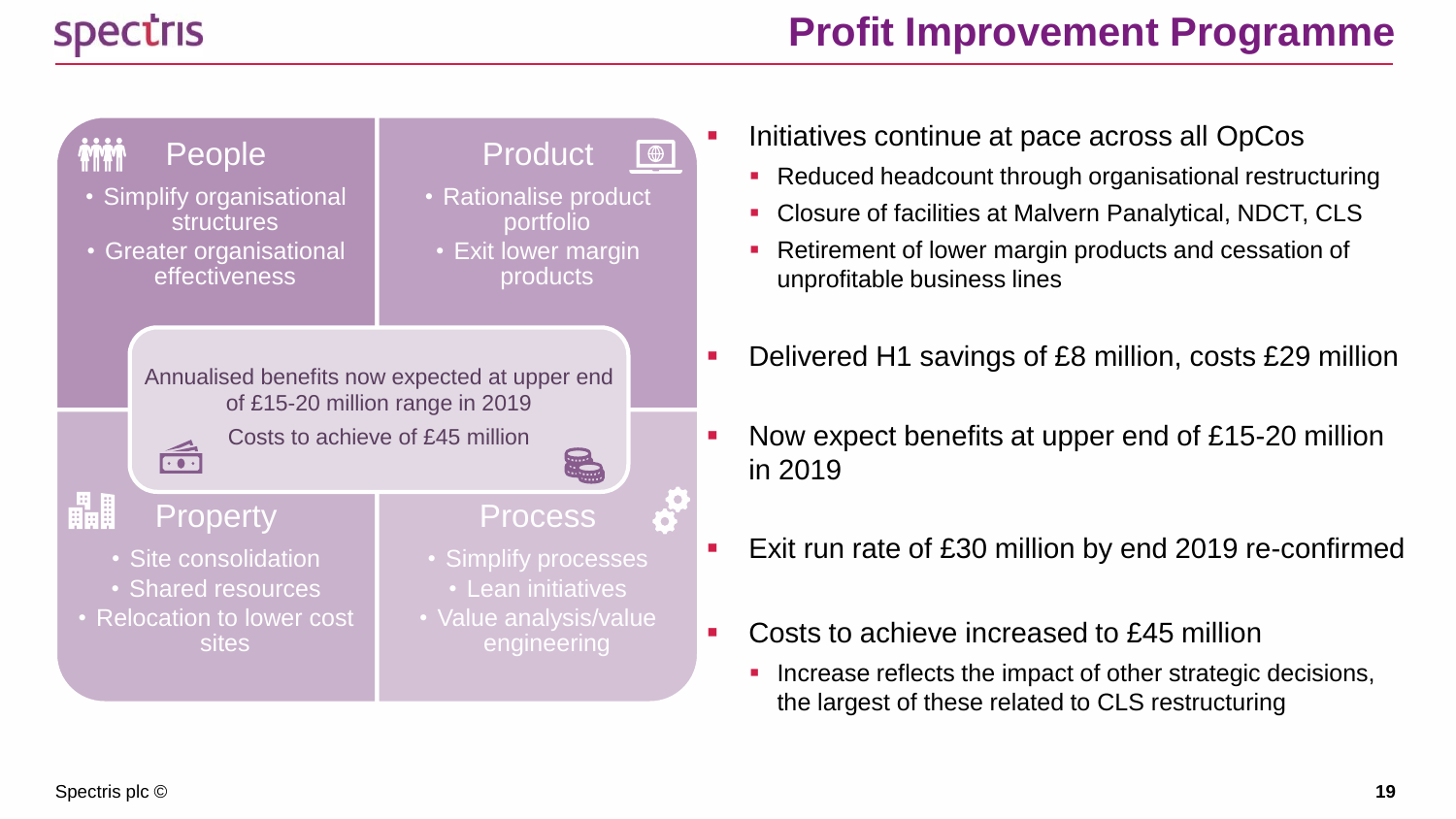### **Spectris Business Systems in Action**

- **Process improvement at the heart of SBS**
- **.** Tried and tested tools to reduce waste, drive growth, improve profitability
- Kaizen as a way of life
- Deployment being accelerated
- Seeing notable improvements in efficiency across sales, marketing and assembly processes
- Making good progress; considerably more to do



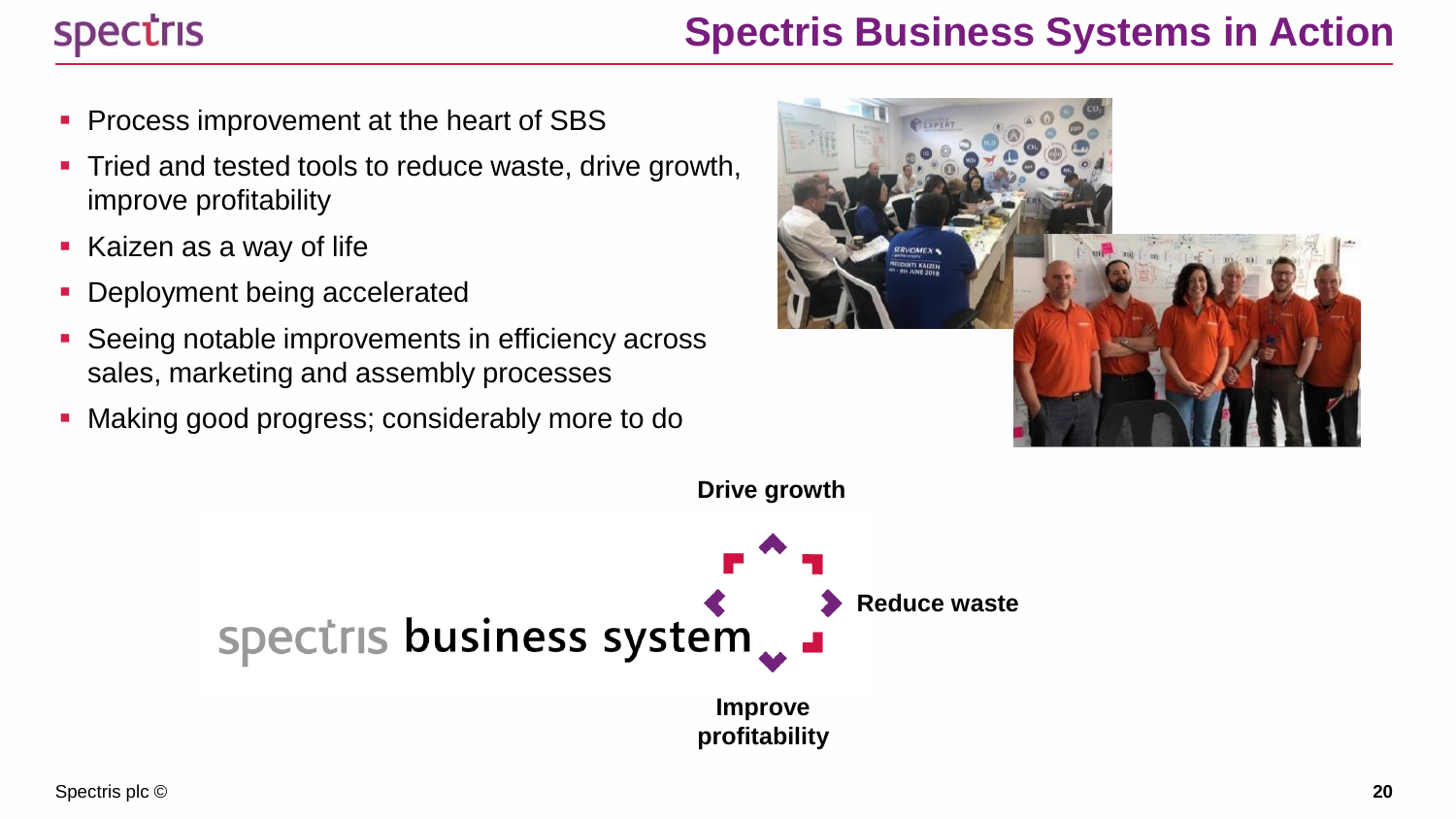

- Delivered results in line with expectations, despite the more challenging macroeconomic conditions
	- 1% LFL sales increase
	- Adjusted operating margin up 0.3pp on a LFL basis
	- 89% operating cash flow conversion
- Our full-year expectations remain unchanged, recognising that the current backdrop makes it more challenging
- Focusing on what we can control targeted growth initiatives and driving margin expansion
- Strategic review completed and now focused on executing our strategy for profitable growth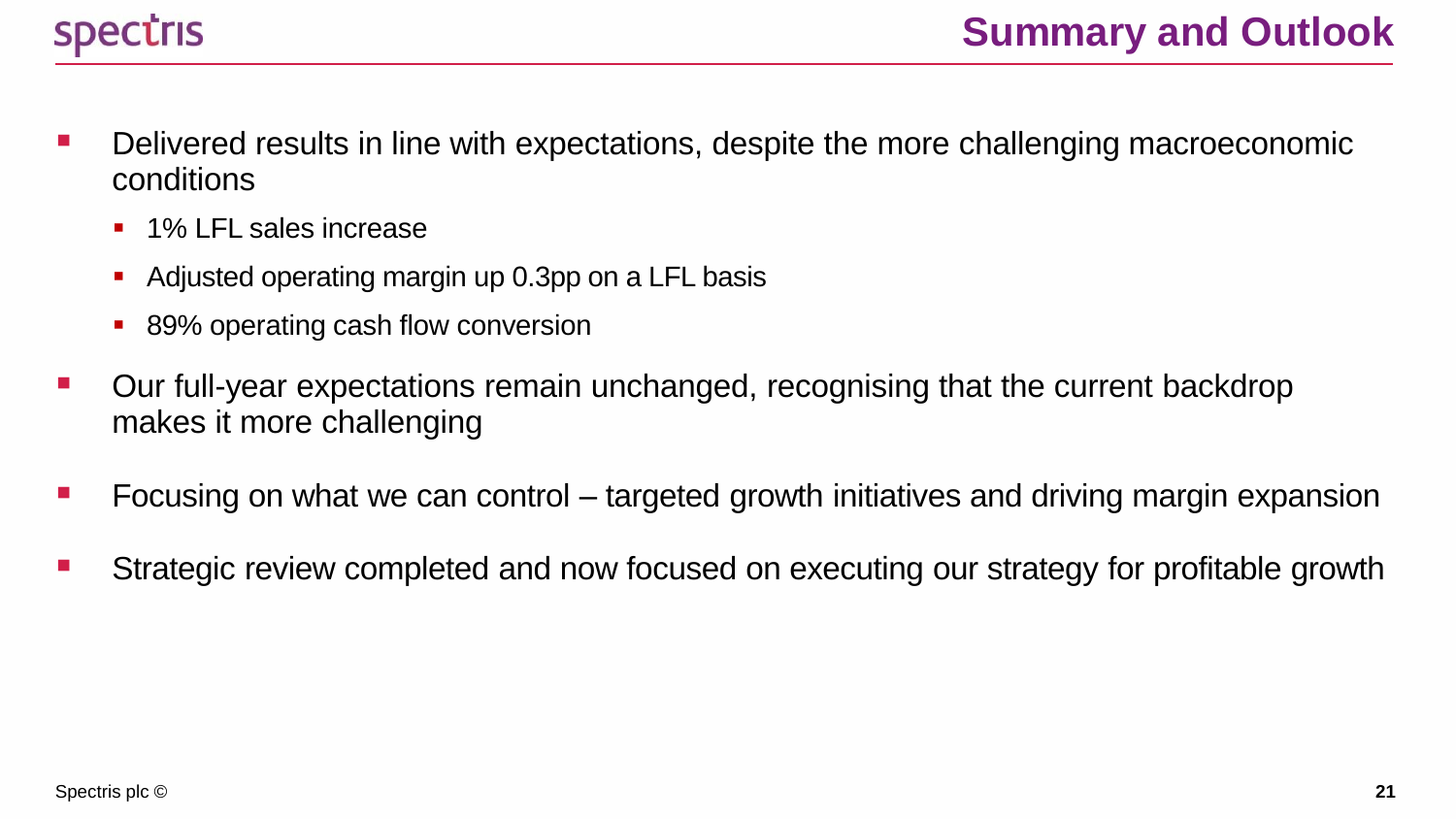## **Spectris plc**

## **Appendix**



Spectris plc ©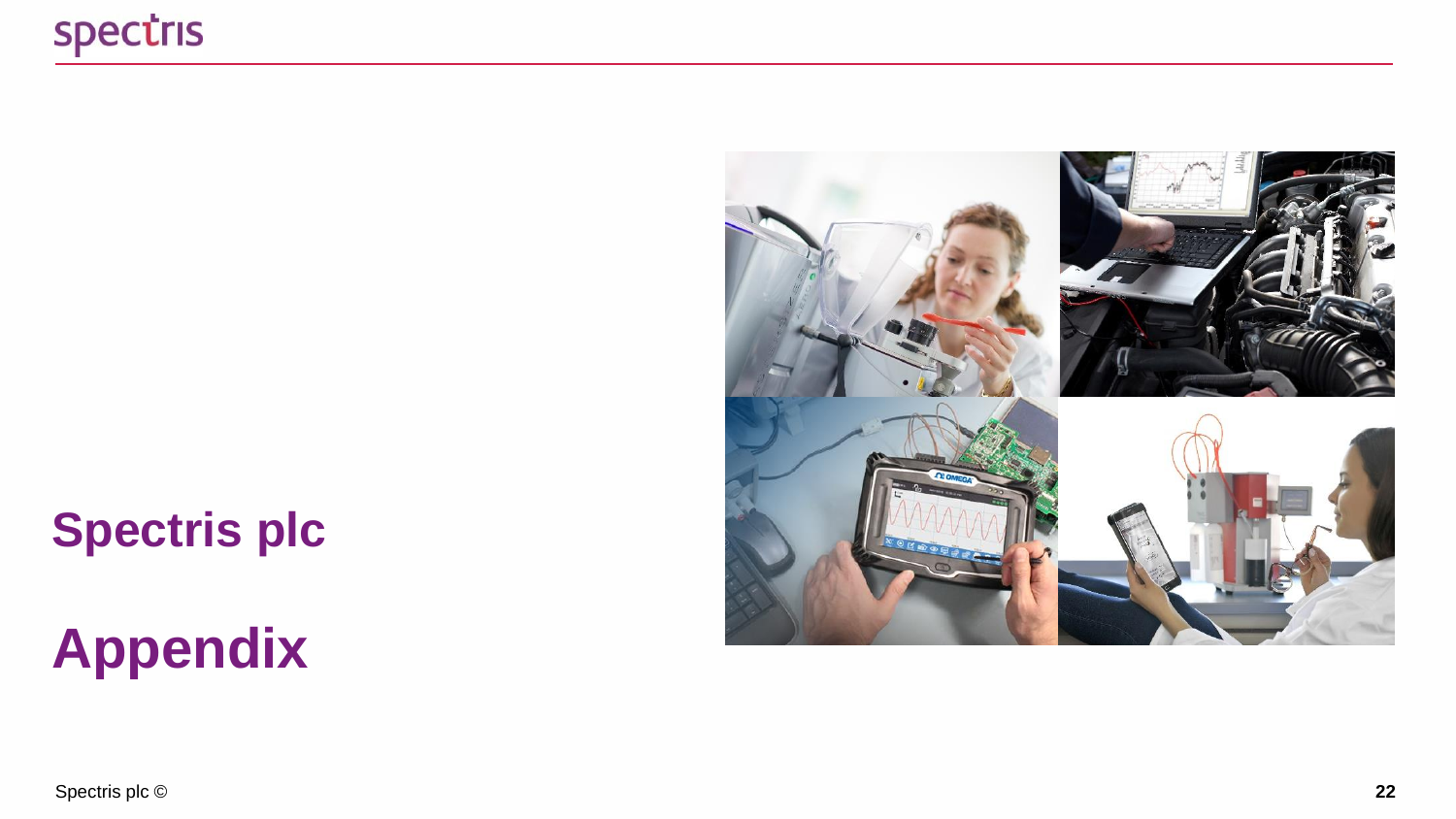

| <b>Region/country</b> | <b>LFL change</b><br>H1 2019 vs<br>H1 2018 | <b>LFL change</b><br>H1 2018 vs<br>H1 2017 |
|-----------------------|--------------------------------------------|--------------------------------------------|
| North America         | (3%)                                       | $+5%$                                      |
| Europe                | (2%)                                       | $+6%$                                      |
| Germany               | (4% )                                      | $+1%$                                      |
| UK                    | (7%)                                       | $+20%$                                     |
| Asia                  | $+7%$                                      | $+6%$                                      |
| China                 | (2%)                                       | $+18%$                                     |
| Japan                 | $+5%$                                      | (3%)                                       |
| Rest of the world     | $+14%$                                     | $+1%$                                      |
| Group                 | $+1%$                                      | $+5%$                                      |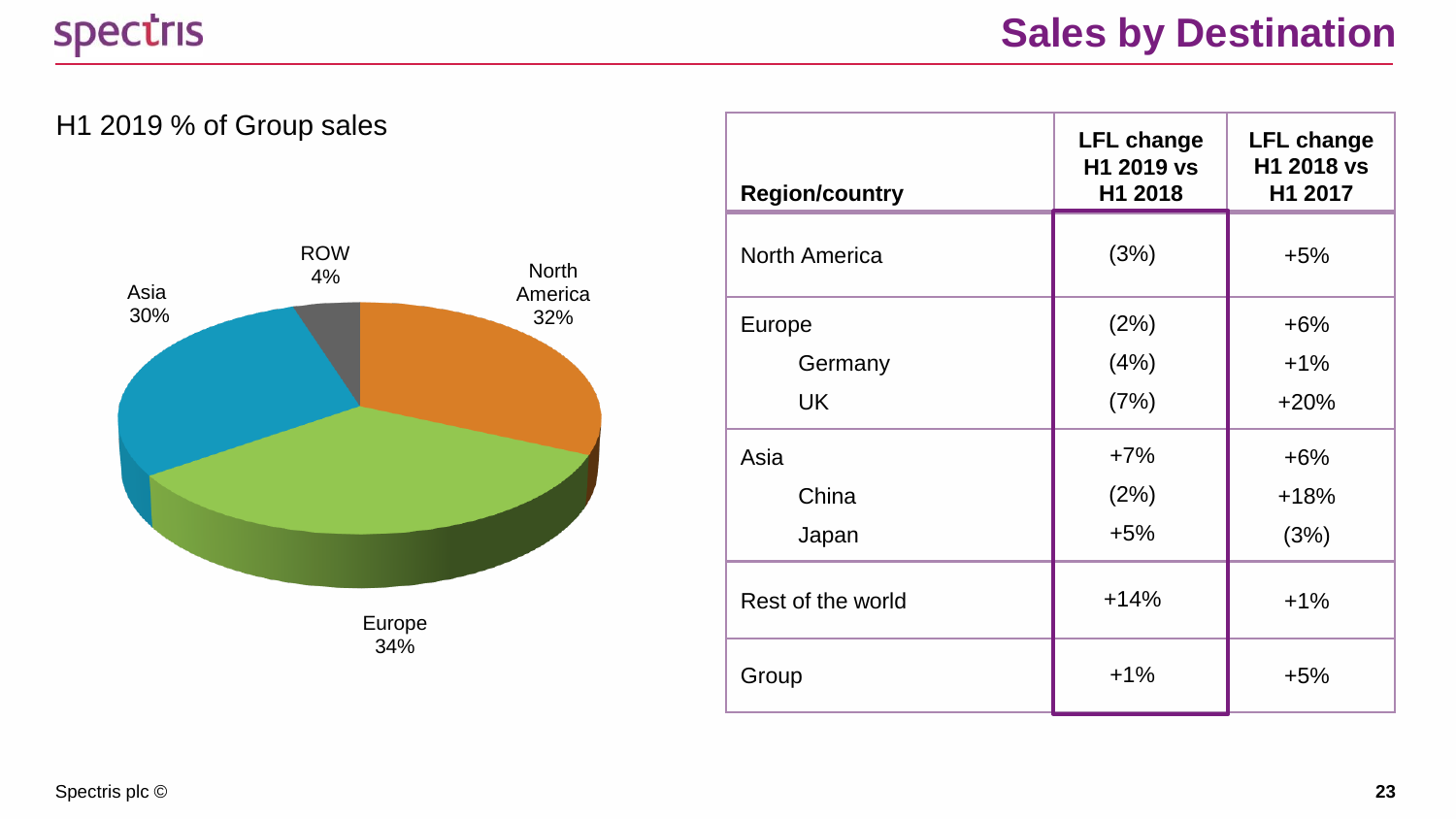

| <b>End-user market</b>             | <b>LFL change</b><br>H1 2019 | <b>LFL change</b><br>H1 2018 |
|------------------------------------|------------------------------|------------------------------|
| Pharma & fine chemicals            | $+1%$                        | $+11%$                       |
| Automotive                         | (7%)                         | $+14%$                       |
| Semicon, telecoms &<br>electronics | $+5%$                        | $+3%$                        |
| Metals, minerals & mining          | (1%)                         | $+9%$                        |
| Energy & utilities                 | $+8%$                        | $+6%$                        |
| Machine building                   | (7%)                         | $+1%$                        |
| Pulp, tissue & paper               | $+6%$                        | $+1%$                        |
| Academic research                  | $+26%$                       | (1%)                         |
| Aerospace & defence                | (0%)                         | $+4%$                        |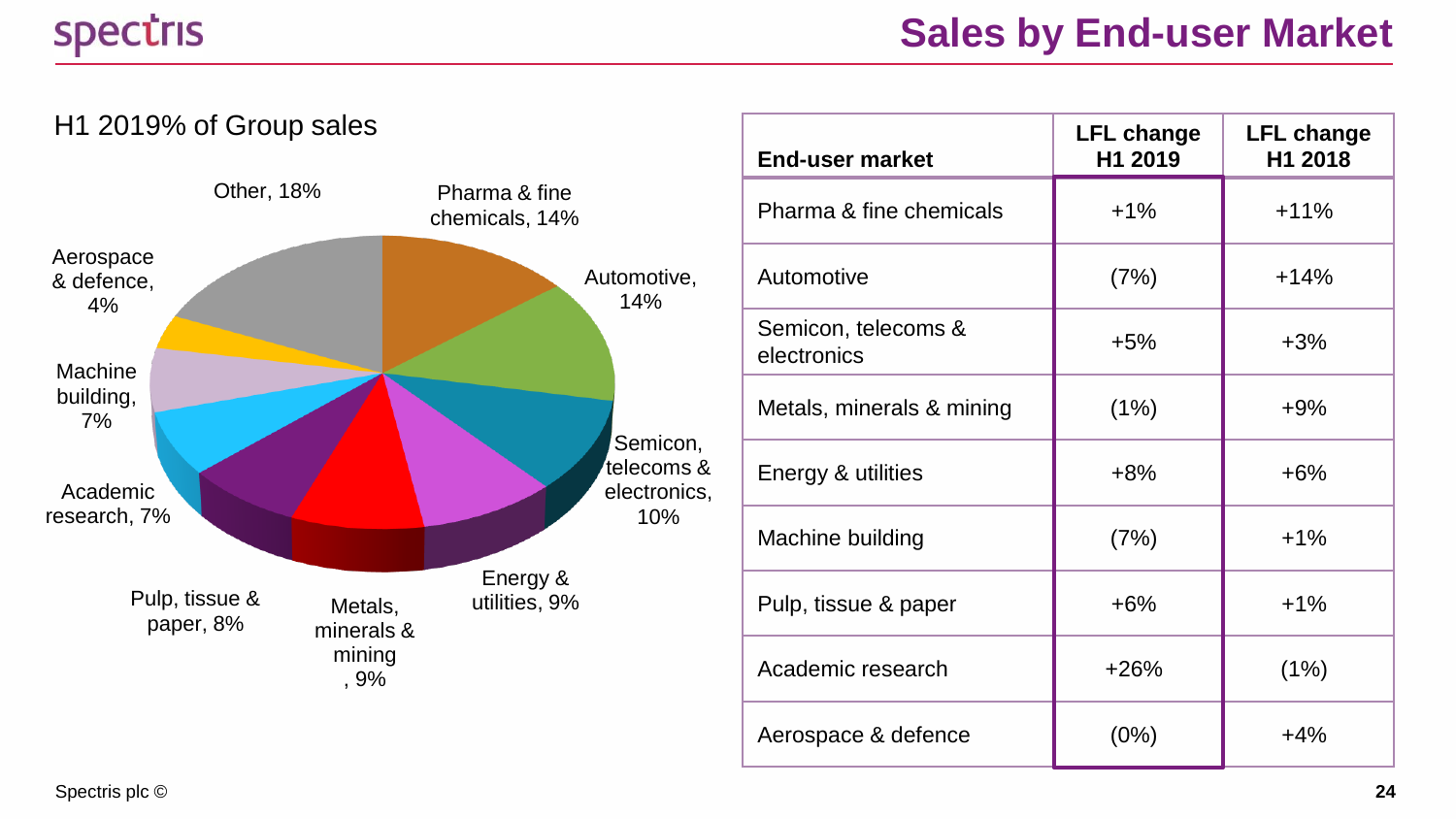#### **Materials Analysis and Test and Measurement**

|                                   | H1<br>2018 |         |           |       | H1<br>2019 | Change vs. H1 2018 |         |
|-----------------------------------|------------|---------|-----------|-------|------------|--------------------|---------|
|                                   | Reported   | Organic | <b>FX</b> | Acq.  | Reported   | Reported           | LFL     |
| Sales (£m)                        | 233.9      | 13.1    | 3.8       | 3.8   | 254.6      | $+9%$              | $+6%$   |
| Adjusted operating<br>profit (£m) | 28.7       | 0.9     | 0.6       | (0.5) | 29.7       | $+3%$              | $+3%$   |
| Adjusted operating<br>margin (%)  | 12.2%      |         |           |       | 11.7%      | (0.5pp)            | (0.2pp) |



|                                   | H <sub>1</sub><br>2018 | H1<br>2018                    |         |           |      | H <sub>1</sub><br>2019 | Change vs. H1 2018 |                |
|-----------------------------------|------------------------|-------------------------------|---------|-----------|------|------------------------|--------------------|----------------|
|                                   | Reported               | Reported<br>excl.<br>disposal | Organic | <b>FX</b> | Acq. | Reported               | Reported           | LFL            |
| Sales (£m)                        | 239.8                  | 231.0                         | (7.7)   | 2.8       | 12.1 | 238.2                  | (1%)               | (3%)           |
| Adjusted operating<br>profit (£m) | 17.2                   | 17.6                          | (0.6)   | ۰         | 0.6  | 17.6                   | 2%                 | (3%)           |
| Adjusted operating<br>margin (%)  | 7.2%                   | 7.6%                          |         |           |      | 7.4%                   | 0.2 <sub>pp</sub>  | $\blacksquare$ |

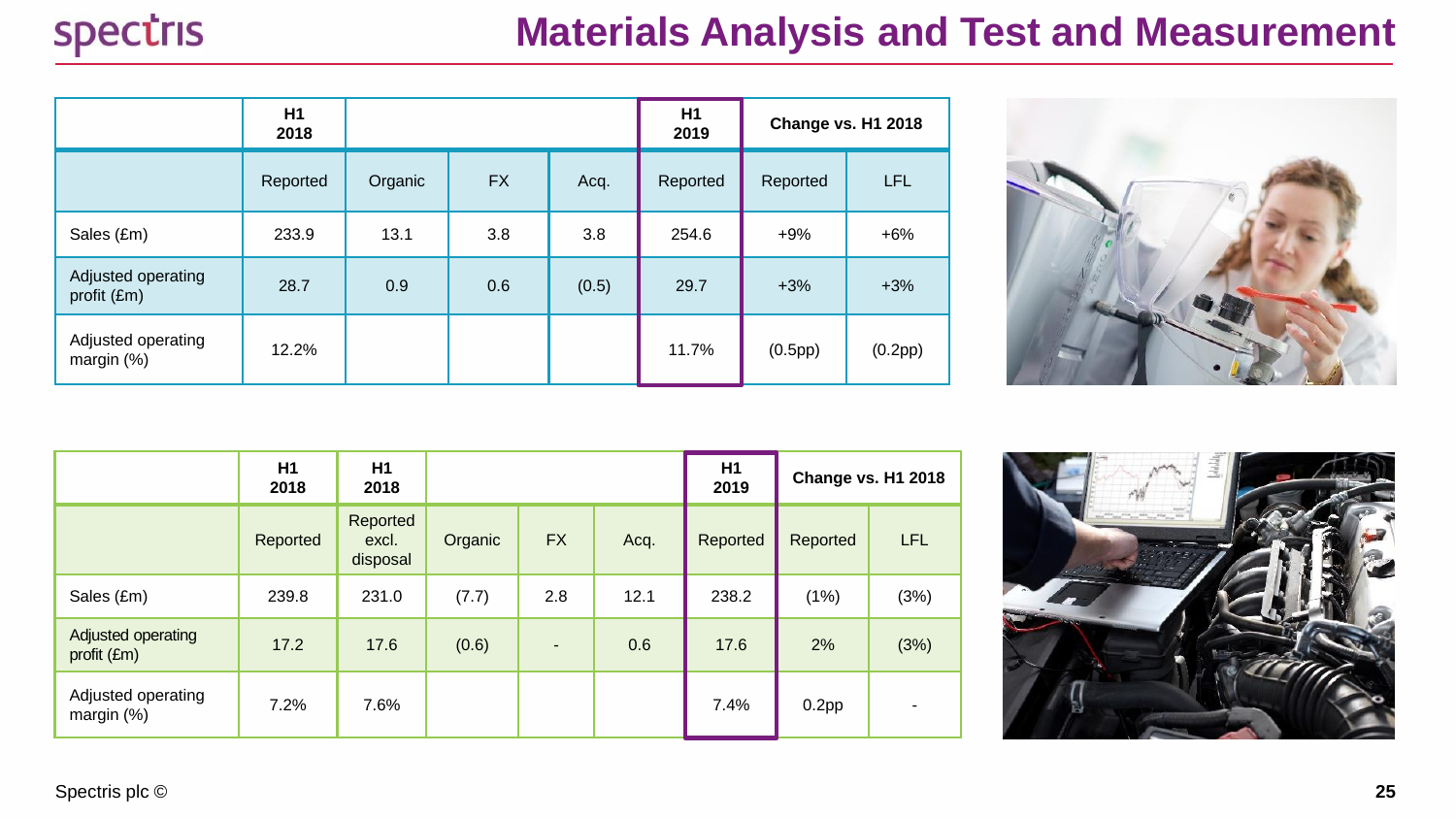|                                   | H1<br>2018 |         |           | H <sub>1</sub><br>2019 | Change vs. H1 2018 |            |
|-----------------------------------|------------|---------|-----------|------------------------|--------------------|------------|
|                                   | Reported   | Organic | <b>FX</b> | Reported               | Reported           | <b>LFL</b> |
| Sales (£m)                        | 141.8      | 10.6    | 3.7       | 156.1                  | $+10%$             | $+7%$      |
| Adjusted operating<br>profit (£m) | 11.2       | 6.3     | 0.9       | 18.4                   | $+64%$             | $+56%$     |
| Adjusted operating<br>margin (%)  | 7.9%       |         |           | 11.8%                  | $+3.9$ pp          | $+3.6$ pp  |



|                                     | H1<br>2018 |         |           | H1<br>2019 | Change vs. H1 2018 |            |
|-------------------------------------|------------|---------|-----------|------------|--------------------|------------|
|                                     | Reported   | Organic | <b>FX</b> | Reported   | Reported           | <b>LFL</b> |
| Sales (£m)                          | 112.5      | (7.7)   | 5.4       | 110.2      | (2%)               | (7%)       |
| Adjusted operating<br>profit (£m)   | 20.1       | (3.3)   | 1.0       | 17.8       | $(11\%)$           | (16%)      |
| Adjusted operating<br>margin $(\%)$ | 17.9%      |         |           | 16.2%      | (1.7pp)            | (1.9pp)    |

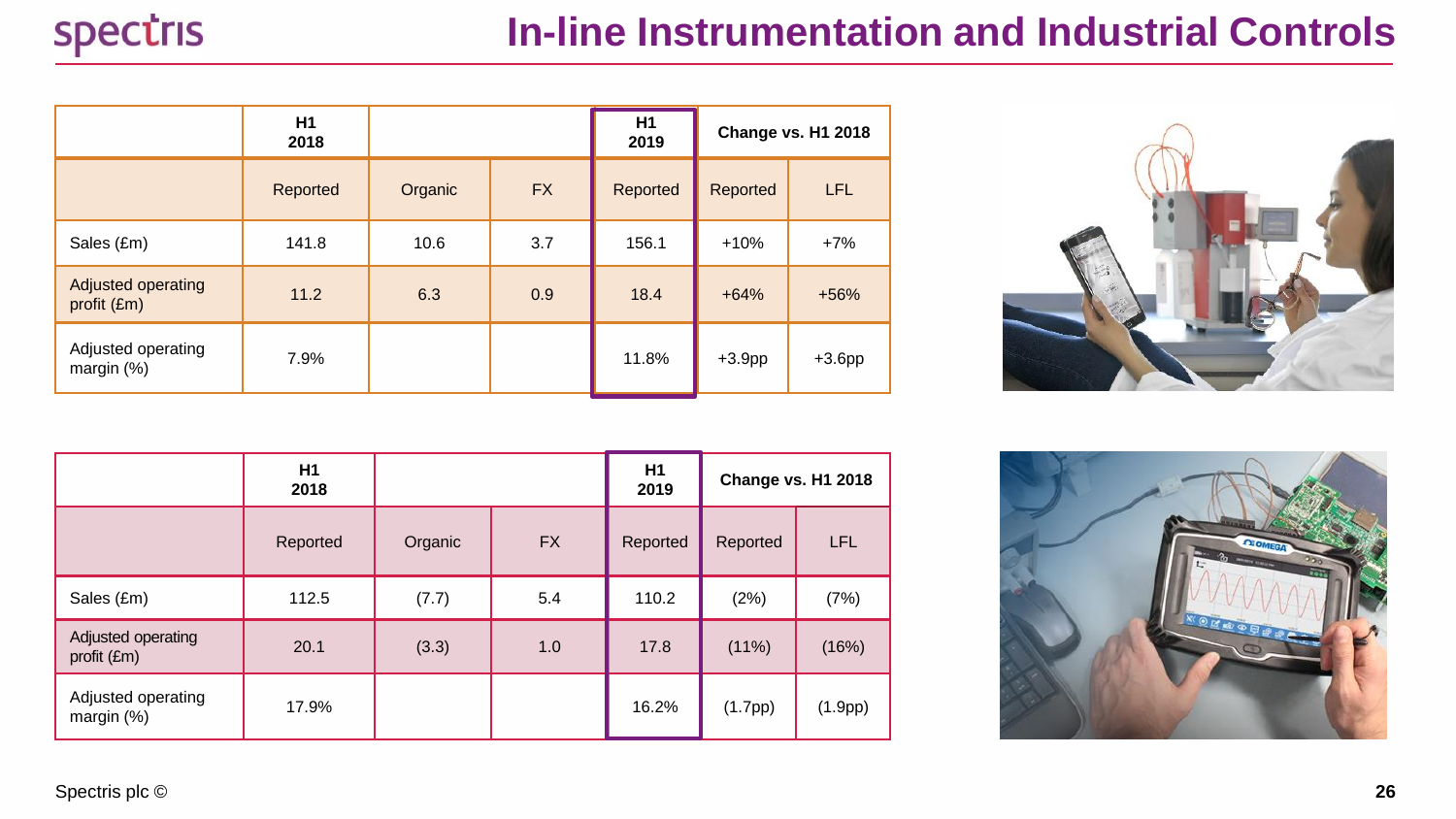#### **H1 2019 Segmental Sales**